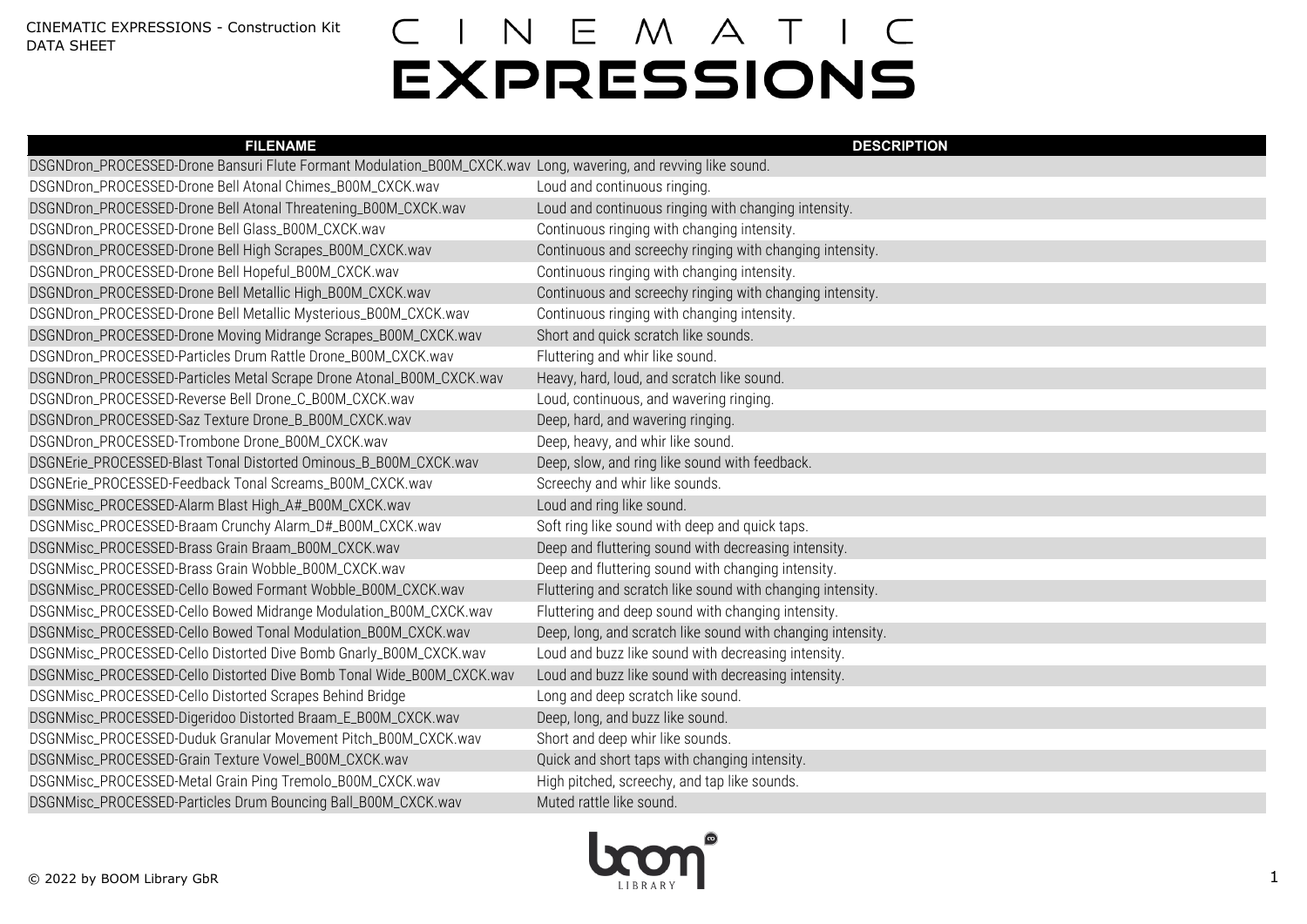| <b>FILENAME</b>                                                     | <b>DESCRIPTION</b>                                        |
|---------------------------------------------------------------------|-----------------------------------------------------------|
| DSGNMisc_PROCESSED-Particles Metal Dense Whispers                   | Long, slow, and scratch like sound.                       |
| DSGNMisc_PROCESSED-Particles Metal Grunt Flyby_B00M_CXCK.wav        | Quick, short, and scrape like sounds.                     |
| DSGNMisc_PROCESSED-Particles Metal Scrape Bells_B00M_CXCK.wav       | Screechy, wavering, and ring like sound.                  |
| DSGNMisc_PROCESSED-Particles Metal Scream Panic Crowd_B00M_CXCK.wav | Loud, Hard, wavering, and whir like sound.                |
| DSGNMisc_PROCESSED-Ping Filter Wobble High Freq_B00M_CXCK.wav       | Quick and laser like shots with feedback.                 |
| DSGNMisc_PROCESSED-Ping Glass Distorted Phase Shift_B00M_CXCK.wav   | Single loud and screech like sound.                       |
| DSGNMisc_PROCESSED-Ping Glass Grain Impact_B00M_CXCK.wav            | Single loud, screechy, and ring like sound.               |
| DSGNMisc_PROCESSED-Ping Glass Vowel_B00M_CXCK.wav                   | Single loud and ring like sound.                          |
| DSGNMisc_PROCESSED-Ping Metal Ring Out_B00M_CXCK.wav                | Single metallic strike and strong ringing with feedback.  |
| DSGNMisc_PROCESSED-Ping Piercing Bell Shimmer_C#_B00M_CXCK.wav      | High pitched and screechy ringing.                        |
| DSGNMisc_PROCESSED-Ping Ringmod Filter Drum_B00M_CXCK.wav           | High pitched, short, and screechy ringing.                |
| DSGNMisc_PROCESSED-Ping Ultrasonic Cricket_B00M_CXCK.wav            | Single loud and piercing chirp.                           |
| DSGNMisc_PROCESSED-Rub Metal Tank_B00M_CXCK.wav                     | Deep, wavering, hard, and whir like sound.                |
| DSGNMisc_PROCESSED-Rub Metal Tub_B00M_CXCK.wav                      | Deep, quick, wavering, and whir like sound.               |
| DSGNMisc_PROCESSED-String Strike Downwards_B00M_CXCK.wav            | Single laser shot like sound with decreasing intensity.   |
| DSGNMisc_PROCESSED-Tail Dark Choir_B00M_CXCK.wav                    | Long, continuous, and metallic scratch like sound.        |
| DSGNMisc_PROCESSED-Tail High Shimmer_B00M_CXCK.wav                  | Long, continuous, and metallic scrape like sound.         |
| DSGNMisc_PROCESSED-Texture Digital Soundscape_B00M_CXCK.wav         | Deep, hard, and whir like sound.                          |
| DSGNMisc_PROCESSED-Texture Grain Wood_B00M_CXCK.wav                 | Deep, scratchy, and whir like sound.                      |
| DSGNMisc_PROCESSED-Texture High Shimmer_B00M_CXCK.wav               | High pitched, screechy, and whoosh like sound.            |
| DSGNMisc_PROCESSED-Texture Light Shimmer Double_B00M_CXCK.wav       | High pitched, screechy, and whoosh like sounds.           |
| DSGNMisc_PROCESSED-Texture Light Tonal Magic Shimmer                | Long, high pitched, screechy, and whoosh like sound.      |
| DSGNMisc_PROCESSED-Texture Light Tonal Magic Slow_B00M_CXCK.wav     | Long, slow, and screechy whoosh.                          |
| DSGNStngr_PROCESSED-Rub On Drum_B00M_CXCK.wav                       | Quick, wavering, and whir like sound.                     |
| DSGNSynth_PROCESSED-Blast Piercing Foghorn_B00M_CXCK.wav            | Wavering ringing with changing intensity.                 |
| DSGNSynth_PROCESSED-Braam Electronic War Horn_B00M_CXCK.wav         | Slightly wavering sound of an electronic horn.            |
| DSGNSynth_PROCESSED-Movement Granular Distorted_G_B00M_CXCK.wav     | Deep, wavering, whir like sound.                          |
| DSGNSynth_PROCESSED-Tonal Buzzing Resonant Swarm_B00M_CXCK.wav      | Wavering and screechy buzzing, with decreasing intensity. |
| DSGNSynth_SYNTH-Big Strings Organic Sound_C_B00M_CXCK.wav           | Loud and scratchy sound with feedback.                    |
| DSGNSynth_SYNTH-Blast Warp Fast Short_B00M_CXCK.wav                 | Loud, quick, and distorted taps.                          |
| DSGNSynth_SYNTH-Braam Classic Modulated_A_B00M_CXCK.wav             | Loud, quick, and harsh taps.                              |

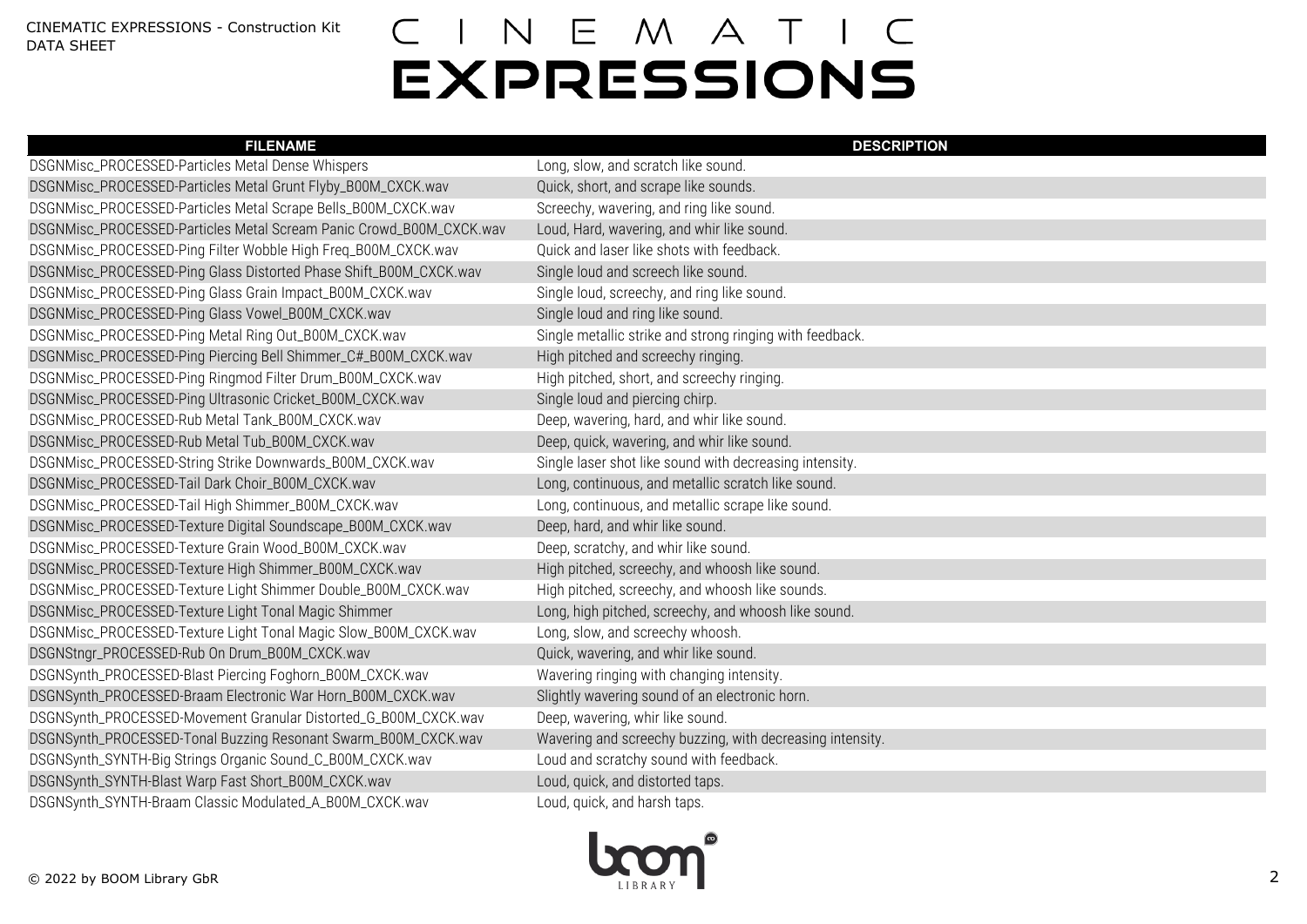| <b>FILENAME</b>                                                           | <b>DESCRIPTION</b>                                            |
|---------------------------------------------------------------------------|---------------------------------------------------------------|
| DSGNSynth_SYNTH-Braam Digital Evolve_C_B00M_CXCK.wav                      | Loud, quick, and harsh taps, with changing intensity.         |
| DSGNSynth_SYNTH-Braam Gritty Modulated_C_B00M_CXCK.wav                    | Loud, quick, and harsh taps.                                  |
| DSGNSynth_SYNTH-Braam Growl_A_B00M_CXCK.wav                               | Loud, quick, and harsh taps, with feedback.                   |
| DSGNSynth_SYNTH-Braam Soft Brass Scan Filter_C_B00M_CXCK.wav              | Loud, wavering, screechy, and whoosh like sound.              |
| DSGNSynth_SYNTH-Pad Atonal Choppy High_A_B00M_CXCK.wav                    | Loud, continuous, and piercing ringing.                       |
| DSGNSynth_SYNTH-Pad Chord Light Movement Mid_A_B00M_CXCK.wav              | Stable, continuous, and mid tone ringing.                     |
| DSGNSynth_SYNTH-Pad Clear Granular Movement High_A_B00M_CXCK.wav          | Stable, continuous, and high tone ringing.                    |
| DSGNSynth_SYNTH-Pad Crystal Granular Reverberant High_A_B00M_CXCK.wav     | Continuous and screechy ringing with feedback.                |
| DSGNSynth_SYNTH-Pad Distorted Piercing Modulated High_A_B00M_CXCK.wav     | Continuous, high pitched, and screechy ringing with feedback. |
| DSGNSynth_SYNTH-Pad Glassy Crystal Granular Modulated                     | Continuous and screechy ringing with feedback.                |
| DSGNSynth_SYNTH-Pad Gritty Distorted Low_A_B00M_CXCK.wav                  | Continuous, wavering, whiz like sound in low register.        |
| DSGNSynth_SYNTH-Pad Growly Low_A_B00M_CXCK.wav                            | Continuous, long, deep, and whiz like sound.                  |
| DSGNSynth_SYNTH-Pad Noisy Distortion Low_A_B00M_CXCK.wav                  | Continuous, wavering, deep, harsh, and whiz like sound.       |
| DSGNSynth_SYNTH-Pad Organic Noise Clicks Alien Talk_B00M_CXCK.wav         | Quick and soft taps with changing intensity.                  |
| DSGNSynth_SYNTH-Pad Piercing Modulated Metallic High_A_B00M_CXCK.wav      | Long, screechy, and wavering whoosh.                          |
| DSGNSynth_SYNTH-Pad Raw Gritty Choppy Growl Modulated                     | Deep and quick taps with changing intensity.                  |
| DSGNSynth_SYNTH-Pad Tonal Noise Scream Distorted_E_B00M_CXCK.wav          | Loud and piercing ringing with changing intensity.            |
| DSGNSynth_SYNTH-Pad Wavefold Movement High_B00M_CXCK.wav                  | Loud, high pitched, wavering, and piercing ringing.           |
| DSGNSynth_SYNTH-Texture Grain Modulation_B00M_CXCK.wav                    | Deep and distorted taps, with changing speed and intensity.   |
| DSGNSynth_SYNTH-Tonal Midrange Sunset_F#_B00M_CXCK.wav                    | High pitched, soft, and ring like sound.                      |
| DSGNTonl_PROCESSED-Bowed Metal Sheet In Tub_A_B00M_CXCK.wav               | Harsh and screech like sound with feedback.                   |
| DSGNTonl_PROCESSED-Flute Bamboo_G Maj_B00M_CXCK.wav                       | Deep and ring like sound with decreasing intensity.           |
| DSGNTonl_PROCESSED-Flute Wave_A#_B00M_CXCK.wav                            | Long and scratch like sound with changing intensity.          |
| DSGNTonl_PROCESSED-High Frequency Shimmer Scream_B00M_CXCK.wav            | High pitched and screech like sound.                          |
| DSGNTonl_PROCESSED-Pad Distorted Modulation Particles Low                 | Deep and buzz like sound with flutter and changing intensity. |
| DSGNTonl_PROCESSED-Pad Distorted Modulation Particles Space               | Deep, loud, and buzz like sound with changing intensity.      |
| DSGNTonl_PROCESSED-Pad Distorted Modulation Particles_B00M_CXCK.wav       | Deep and buzz like sound with changing intensity.             |
| DSGNTonl_PROCESSED-Pad Distorted Modulation Wide Space_B00M_CXCK.wav      | Deep and buzz like sound with changing intensity.             |
| DSGNTonl_PROCESSED-Pad Distorted Pitch Modulation Particles_B00M_CXCK.wav | Deep and buzz like whooshes with changing intensity.          |
| DSGNTonl_PROCESSED-Particles Brass Ensemble Braam_D#_B00M_CXCK.wav        | Deep, long, and scratchy ring like sound.                     |
| DSGNTonl_PROCESSED-Particles Drum Chanting_D#_B00M_CXCK.wav               | Deep, continuous, and whir like sound.                        |

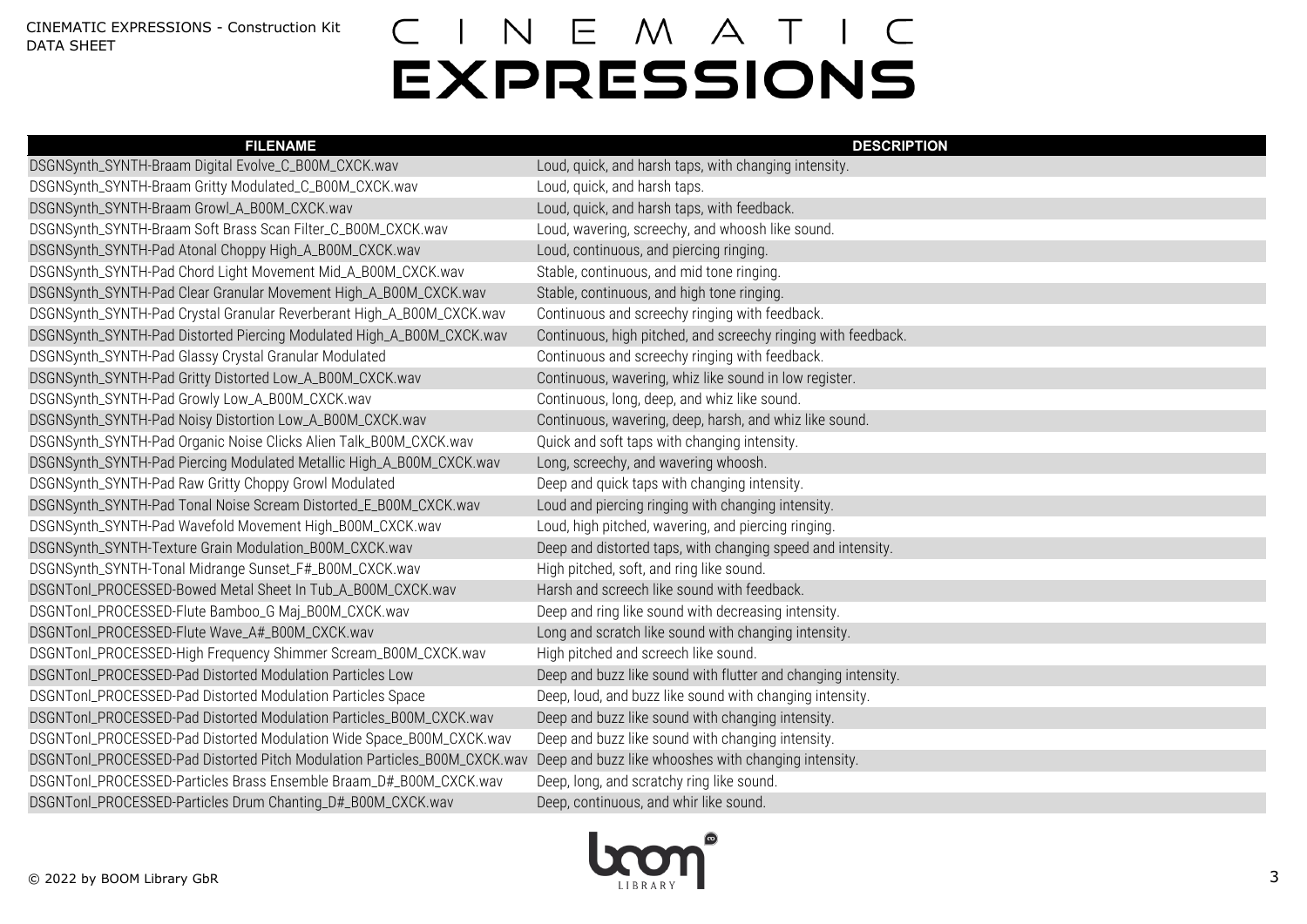| <b>FILENAME</b>                                                                                                   | <b>DESCRIPTION</b>                                         |
|-------------------------------------------------------------------------------------------------------------------|------------------------------------------------------------|
| DSGNTonl_PROCESSED-Particles Flute Bamboo_D_B00M_CXCK.wav                                                         | Wavering and ring like sound.                              |
| DSGNTonl_PROCESSED-Particles Flute Flutter Tongue_C_B00M_CXCK.wav                                                 | Wavering, continuous, and scratch like sound.              |
| DSGNTonl_PROCESSED-Particles Flute Transverse Airy_C_B00M_CXCK.wav                                                | Wavering, scratchy, and whir like sound.                   |
| DSGNTonl_PROCESSED-Particles Sitar Saz_D_B00M_CXCK.wav                                                            | Deep, hard, and ring like sound.                           |
| DSGNTonl_PROCESSED-Particles Wood Box_B_B00M_CXCK.wav                                                             | Deep, wavering, and whir like sound.                       |
| DSGNTonl_PROCESSED-Ping High Screech Low End_B00M_CXCK.wav                                                        | Single deep and laser shot like sound.                     |
| DSGNTonl_PROCESSED-Ping Scary Bells Atonal_B00M_CXCK.wav                                                          | Screechy, wavering, and ringing sound.                     |
| DSGNTonl_PROCESSED-Rub Metal Cable Duct On Drum                                                                   | Hard whoosh like sound with decreasing intensity.          |
| DSGNTonl_PROCESSED-Screech Movement High_D#_B00M_CXCK.wav                                                         | Single long, loud, and piercing ringing.                   |
| DSGNTonl_PROCESSED-Screech Movement Texture Fall_B00M_CXCK.wav                                                    | Single hard, long, loud, and buzz like sound.              |
| DSGNTonl_SYNTH-Screechy Ping Tonal_D_B00M_CXCK.wav                                                                | Loud, screechy, and wavering whoosh.                       |
| GLASFric_FRICTION-Rub Metal Box Rattle_B00M_CXCK.wav                                                              | Deep, quiet, and hard flutter.                             |
| METLFric_FRICTION-Metal Scrape Blade On Container Wobble_B00M_CXCK.wav                                            | Fluttering and scratch like sound with changing intensity. |
| METLFric_FRICTION-Metal Scrape Blade On Container_B00M_CXCK.wav                                                   | Fluttering sound with changing intensity.                  |
| METLFric_FRICTION-Metal Scrape Rattle On Metal Container Fast_B00M_CXCK.wav Hard and quick scratch with feedback. |                                                            |
| METLFric_FRICTION-Metal Scrape Rattle On Metal Container                                                          | Hard and slow scratch with feedback.                       |
| METLFric_FRICTION-Metal Scrape Ring Out_B00M_CXCK.wav                                                             | Quick scratch with feedback.                               |
| METLFric_FRICTION-Metal Scrape Saw Blade On Metal Container_B00M_CXCK.wav Slow and hard scratch with feedback.    |                                                            |
| METLFric_FRICTION-Metal Scrape Shield Tonal Ring Out_B00M_CXCK.wav                                                | Quick scratch with strong feedback.                        |
| METLFric_FRICTION-Metal Scrape Tonal Ring Out Steel Pole_B00M_CXCK.wav                                            | Quick scratch with strong feedback.                        |
| METLFric_FRICTION-Metal Squeak Metal Shield Saw Blade_B00M_CXCK.wav                                               | Slow and loud scratch with feedback.                       |
| METLFric_FRICTION-Metal Squeal Oven Sheet Saw Blade Long_B00M_CXCK.wav                                            | Slow and loud scratch with screech and feedback.           |
| METLFric_FRICTION-Metal Squeal Oven Sheet Saw Blade Short_B00M_CXCK.wav                                           | Quick and loud scratch with screech and feedback.          |
| METLFric_FRICTION-Metal Water Bottle Groan Short_G#_B00M_CXCK.wav                                                 | Softly trembling and short sound.                          |
| METLFric_FRICTION-Metal Water Bottle Groan_G#_B00M_CXCK.wav                                                       | Softly trembling and long sound.                           |
| METLFric_FRICTION-Rub Drum_B00M_CXCK.wav                                                                          | Deep, quiet, and soft flutter.                             |
| METLFric_FRICTION-Rub Metal Pitch Drop_B00M_CXCK.wav                                                              | Deep and hard flutter with decreasing intensity.           |
| METLFric_FRICTION-Rub Metal Plate Rattle On Drum_B00M_CXCK.wav                                                    | Deep and fluttering screech.                               |
| METLFric_FRICTION-Rub Metal Shield On Tank_B00M_CXCK.wav                                                          | Deep, soft, and fluttering screech with feedback.          |
| METLFric_FRICTION-Rub Metal Tank Constant_B00M_CXCK.wav                                                           | Deep, soft, long, and fluttering screech with feedback.    |
| METLFric_FRICTION-Rub Metal Tank Low_B00M_CXCK.wav                                                                | Deep and softly fluttering sound in low register.          |

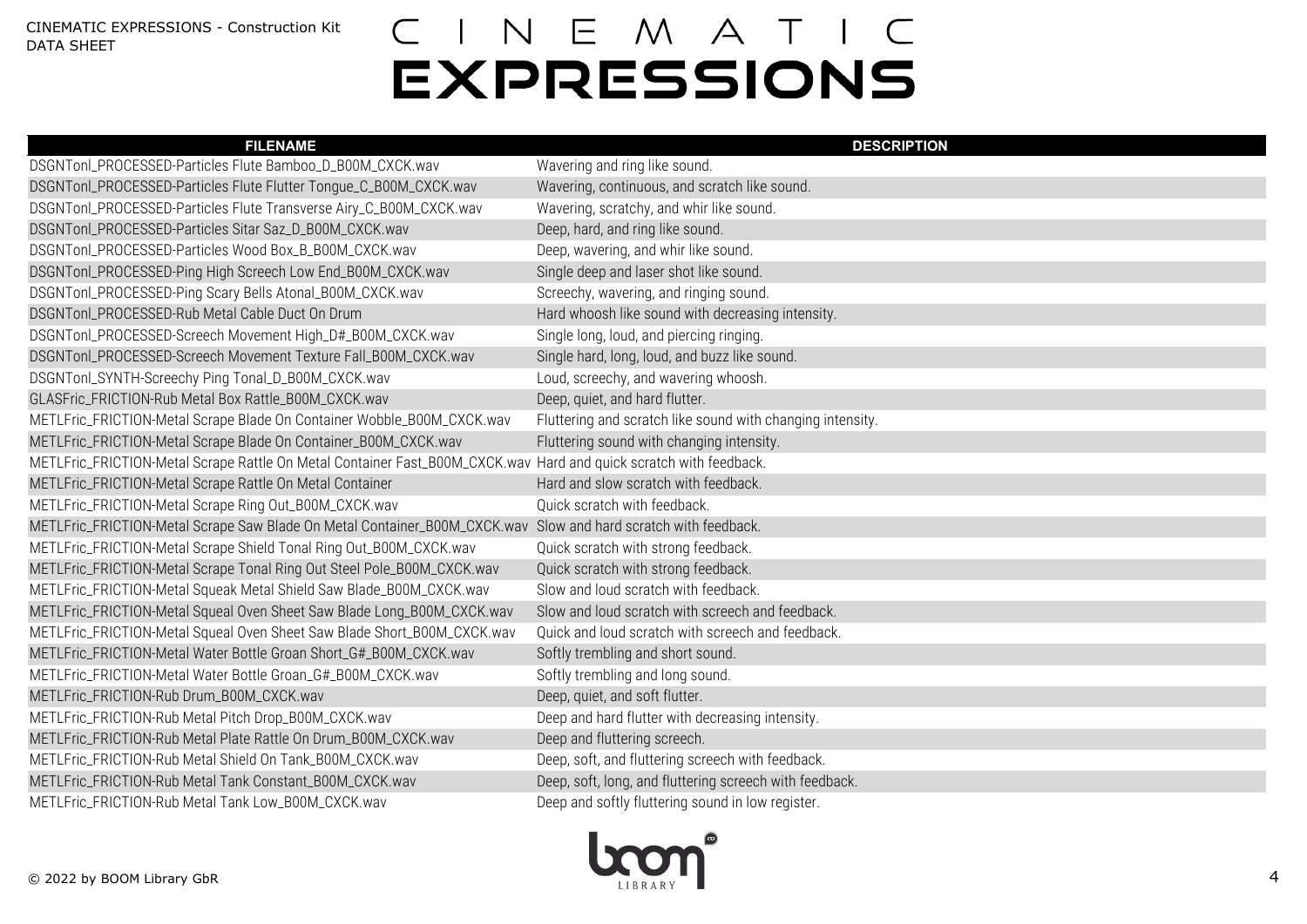| <b>FILENAME</b>                                                         | <b>DESCRIPTION</b>                                        |
|-------------------------------------------------------------------------|-----------------------------------------------------------|
| METLFric_FRICTION-Rub Metal Tub_B00M_CXCK.wav                           | Deep and fluttering sound in low register.                |
| METLImpt_RINGOUT-Metal Ping Garden Fork On Cooking Pot                  | Hard and metallic clang with feedback.                    |
| METLImpt_RINGOUT-Metal Ping Steel Pole On Cooking Pot_B00M_CXCK.wav     | Hard and metallic clang with feedback.                    |
| METLMvmt_RINGOUT-Metal Roll On Metal Container Whoosh                   | Hard and deep scratch with feedback.                      |
| METLTonl_PROCESSED-Metal Scrape Tonal Ring Out_B00M_CXCK.wav            | Deep and metallic scratch like sound with feedback.       |
| METLTonl_STROKED-Metal Bowed Cable Duct High Tone Long_B_B00M_CXCK.wav  | Long and screechy sound with feedback.                    |
| METLTonl_STROKED-Metal Bowed Cable Duct Long_C_B00M_CXCK.wav            | Slow and screechy sound with feedback.                    |
| METLTonl_STROKED-Metal Bowed Cable Duct Short_F_B00M_CXCK.wav           | Short and screechy sound with feedback.                   |
| METLTonl_STROKED-Metal Bowed Oven Sheet Dark_B_B00M_CXCK.wav            | Long, deep, and screechy sound with feedback.             |
| METLTonl_STROKED-Metal Bowed Oven Sheet Short Atonal_B00M_CXCK.wav      | Short and screechy sound with feedback.                   |
| METLTonl_STROKED-Metal Bowed Oven Sheet Short High_C_B00M_CXCK.wav      | Quick and screechy sound in high register with feedback.  |
| METLTonl_STROKED-Metal Bowed Oven Sheet Short Low_F#_B00M_CXCK.wav      | Quick and screechy sound in low register with feedback.   |
| METLTonl_STROKED-Metal Bowed Oven Sheet Short_B_B00M_CXCK.wav           | Quick and screechy sound with feedback.                   |
| METLTonl_STROKED-Metal Bowed Oven Sheet Short_F_B00M_CXCK.wav           | Quick and screechy sound with feedback.                   |
| METLTonl_STROKED-Metal Bowed Shield Long_A_B00M_CXCK.wav                | Slow and screechy sound with feedback.                    |
| METLTonl_STROKED-Metal Bowed Shield Long_G_B00M_CXCK.wav                | Slow and screechy sound with feedback.                    |
| METLTonl_STROKED-Metal Bowed Shield Short High_B_B00M_CXCK.wav          | Quick and screechy sound in high register with feedback.  |
| METLTonl_STROKED-Metal Bowed Shield Short Low_B_B00M_CXCK.wav           | Quick and screechy sound in low register with feedback.   |
| METLTonl_STROKED-Metal Scrape Saw Blade On Oven Sheet_B00M_CXCK.wav     | Slow, deep, and hard scratch with feedback.               |
| MUSCBrass_INSTRUMENT-Baritone Horn Sustain Flutter                      | Single fluttering note is played and held.                |
| MUSCBrass_INSTRUMENT-Baritone Horn Sustain_B_B00M_CXCK.wav              | Single note is played and held.                           |
| MUSCBrass_INSTRUMENT-Baritone Horn Sustain_C_B00M_CXCK.wav              | Single low note is played and held.                       |
| MUSCBrass_INSTRUMENT-Baritone Horn Swell Flutter Pedal                  | Single fluttering note is played with changing intensity. |
| MUSCBrass_INSTRUMENT-Baritone Horn Swell Flutter Tongue_B_B00M_CXCK.wav | Single fluttering note is played with changing intensity. |
| MUSCBrass_INSTRUMENT-Baritone Horn Swell_B_B00M_CXCK.wav                | Single note is played and held with increasing intensity. |
| MUSCBrass_INSTRUMENT-Baritone Horn Swell_C_B00M_CXCK.wav                | Single note is played and held with increasing intensity. |
| MUSCBrass_INSTRUMENT-Baritone Horn Waving_F_B00M_CXCK.wav               | Single note is played with changing intensity.            |
| MUSCBrass_PROCESSED-Brass Braam_G_B00M_CXCK.wav                         | Deep and ring like sound with quick taps.                 |
| MUSCChim_PROCESSED-Bell High Granular Texture_B00M_CXCK.wav             | Loud, rattling, and ring like sound.                      |
| MUSCChim_PROCESSED-Chime Tree Granular Texture_B00M_CXCK.wav            | Short, high pitched, and ringing sounds.                  |
| MUSCInst_INSTRUMENT-Accordion Bass Cluster Sustain_B00M_CXCK.wav        | Several notes played at the same time and held.           |

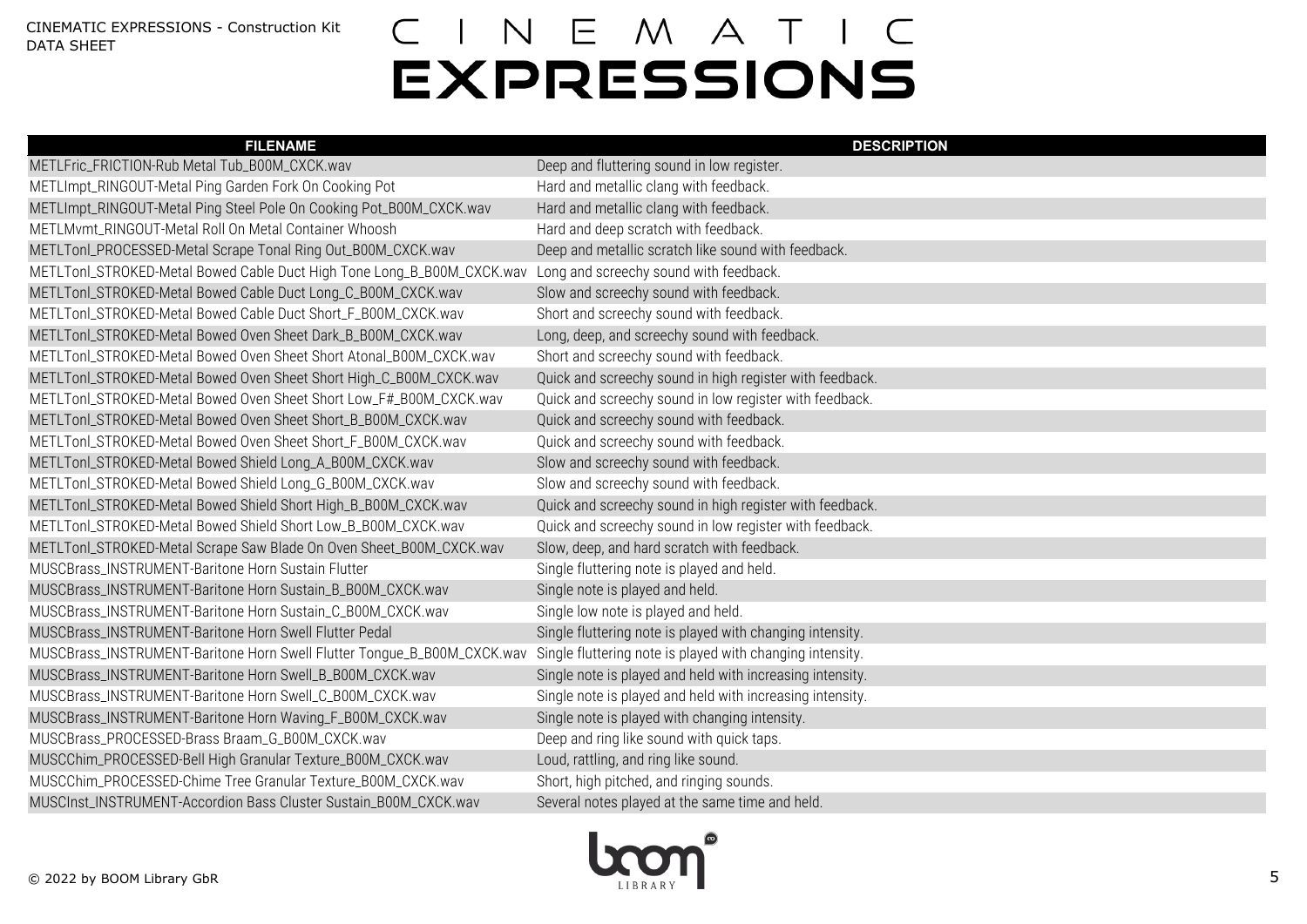| <b>FILENAME</b>                                                      | <b>DESCRIPTION</b>                                                        |
|----------------------------------------------------------------------|---------------------------------------------------------------------------|
| MUSCInst_INSTRUMENT-Accordion Bass Cluster Swell_B00M_CXCK.wav       | Several notes played at the same time and held with increasing intensity. |
| MUSCInst_INSTRUMENT-Accordion Bass Sustain_A#_B00M_CXCK.wav          | Single note is played and held.                                           |
| MUSCInst_INSTRUMENT-Accordion Bass Swell_A#_B00M_CXCK.wav            | Single note is played and held with increasing intensity.                 |
| MUSCInst_INSTRUMENT-Accordion Clavier Cluster Sustain_B00M_CXCK.wav  | Several notes played at the same time and held.                           |
| MUSCInst_INSTRUMENT-Accordion Clavier Cluster Swell_B00M_CXCK.wav    | Several notes played at the same time and held with increasing intensity. |
| MUSCInst_INSTRUMENT-Accordion Clavier Electric Sound_D_B00M_CXCK.wav | Single electric note is played and held.                                  |
| MUSCInst_INSTRUMENT-Accordion Clavier Sustain_G_B00M_CXCK.wav        | Single note is played and held.                                           |
| MUSCInst_INSTRUMENT-Accordion Clavier Swell_G_B00M_CXCK.wav          | Single note is played and held with increasing intensity.                 |
| MUSCInst_INSTRUMENT-Church Organ Braam Long_B00M_CXCK.wav            | Single long note is played and held.                                      |
| MUSCInst_INSTRUMENT-Church Organ Braam Short_B00M_CXCK.wav           | Single note is quickly played.                                            |
| MUSCInst_INSTRUMENT-Church Organ Braam Very Short_B00M_CXCK.wav      | Single note is quickly played.                                            |
| MUSCInst_INSTRUMENT-Church Organ Braam_B00M_CXCK.wav                 | Single long note is played.                                               |
| MUSCInst_INSTRUMENT-Church Organ Cluster Chord Long_B00M_CXCK.wav    | Several notes are played at the same time at held.                        |
| MUSCInst_INSTRUMENT-Church Organ Cluster Chord Short_B00M_CXCK.wav   | Several notes are quickly played at the same time.                        |
| MUSCInst_INSTRUMENT-Church Organ Cluster Chord_B00M_CXCK.wav         | Several notes are played at the same time.                                |
| MUSCInst_INSTRUMENT-Digeridoo Flutter Tongue_E_B00M_CXCK.wav         | Soft, somewhat stable, and buzz like sound.                               |
| MUSCInst_INSTRUMENT-Digeridoo Sustain_E_B00M_CXCK.wav                | Soft, stable, and buzz like sound.                                        |
| MUSCInst_INSTRUMENT-Digeridoo Waving_E_B00M_CXCK.wav                 | Soft, unstable, and buzz like sound.                                      |
| MUSCInst_INSTRUMENT-Waterphone Bowed And Rotate Rusty_B00M_CXCK.wav  | Slow and scratch like sound with strong feedback.                         |
| MUSCInst_INSTRUMENT-Waterphone Bowed And Rotate_B00M_CXCK.wav        | Slow and scratch like sound with strong feedback.                         |
| MUSCInst_INSTRUMENT-Waterphone Bowed Fast Resonance_B00M_CXCK.wav    | Slow and screechy sound with strong feedback.                             |
| MUSCInst_INSTRUMENT-Waterphone Bowed Resonance_B00M_CXCK.wav         | Slow and screechy sound with strong feedback.                             |
| MUSCInst_INSTRUMENT-Waterphone Bowed Slow Screech_B00M_CXCK.wav      | Long and screechy sound with strong feedback.                             |
| MUSCInst_INSTRUMENT-Waterphone Bowed Swirl_B00M_CXCK.wav             | Long and screechy sound with changing intensity and strong feedback.      |
| MUSCInst_INSTRUMENT-Waterphone Bowed Textures_B00M_CXCK.wav          | Short and screechy sound with strong feedback.                            |
| MUSCInst_INSTRUMENT-Waterphone Fast Scrapes_B00M_CXCK.wav            | Short, bumpy, and scratch like sound with strong feedback.                |
| MUSCInst_INSTRUMENT-Waterphone Medium Slow Scrape_B00M_CXCK.wav      | Slow, bumpy, and scratch like sound with strong feedback.                 |
| MUSCInst_INSTRUMENT-Waterphone Quick Scrapes Short_B00M_CXCK.wav     | Short, bumpy, and scratch like sound with strong feedback.                |
| MUSCInst_INSTRUMENT-Waterphone Scrapes Rattles_B00M_CXCK.wav         | Quick, bumpy, and scratch like sound with strong feedback.                |
| MUSCInst_INSTRUMENT-Waterphone Short Metallic Screech_B00M_CXCK.wav  | Quick and scratch like sound with strong feedback.                        |
| MUSCInst_INSTRUMENT-Waterphone Short Screech_B00M_CXCK.wav           | Quick, loud, and scratch like sound with strong feedback.                 |

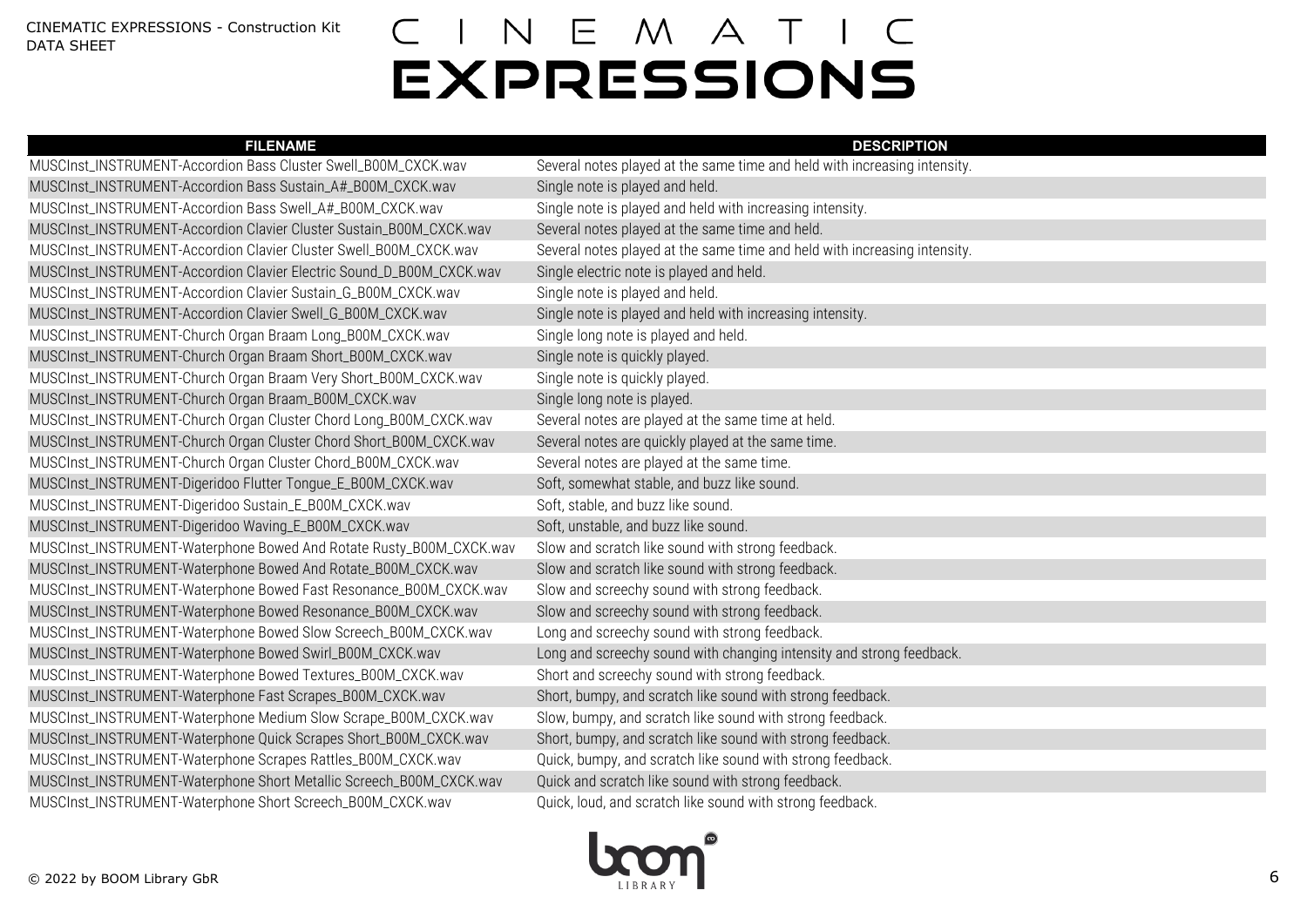| <b>FILENAME</b>                                                                                                                 | <b>DESCRIPTION</b>                                               |
|---------------------------------------------------------------------------------------------------------------------------------|------------------------------------------------------------------|
| MUSCInst_INSTRUMENT-Waterphone Short Swells_B00M_CXCK.wav                                                                       | Slow, loud, and scratch like sound with strong feedback.         |
| MUSCInst_PROCESSED-Guitar Distorted Harmonics Braam                                                                             | Deep and vibrating sound with changing intensity.                |
| MUSCInst_PROCESSED-Guitar Distorted Harmonics Braam Mid_E_B00M_CXCK.wav Mid tone and vibrating sound with decreasing intensity. |                                                                  |
| MUSCInst_PROCESSED-Guitar Harmonics Distorted Ping                                                                              | Loud and buzz like sound with decreasing intensity.              |
| MUSCInst_PROCESSED-Guitar Loose Strum Deep Low Tail_B00M_CXCK.wav                                                               | Deep, softly trembling, and low tone sound.                      |
| MUSCInst_PROCESSED-Guitar Texture Atonal Granular Lofi_D#_B00M_CXCK.wav                                                         | Fluttering sound with changing intensity and feedback.           |
| MUSCInst_PROCESSED-Guitar Texture Atonal Granular Scanner_B00M_CXCK.wav                                                         | Fluttering sound with changing intensity and feedback.           |
| MUSCInst_PROCESSED-Guitar Texture Lose Strum Granular                                                                           | Deep and fluttering sound with changing intensity and feedback.  |
| MUSCInst_PROCESSED-Guitar Texture Strum Arp Dull Atonal_B00M_CXCK.wav                                                           | Soft and fluttering sound with changing intensity and feedback.  |
| MUSCInst_PROCESSED-Pad Guitar Distorted_E_B00M_CXCK.wav                                                                         | Long, deep, and buzz like sound.                                 |
| MUSCInst_PROCESSED-Pad Guitar Feedback Granular                                                                                 | Long and slow sound with changing intensity.                     |
| MUSCInst_PROCESSED-Pad Guitar Feedback Granular Space                                                                           | Long and ring like sound with changing intensity.                |
| MUSCInst_PROCESSED-Pad Guitar Feedback High Atonal_B00M_CXCK.wav                                                                | Long, bumpy, and ring like sound with changing intensity.        |
| MUSCInst_PROCESSED-Pad Guitar Feedback High Piercing_B00M_CXCK.wav                                                              | Screechy, long, and ring like sound.                             |
| MUSCInst_PROCESSED-Pad Guitar Feedback High Siren_B00M_CXCK.wav                                                                 | Long and ring like sound with changing intensity.                |
| MUSCInst_PROCESSED-Pad Guitar Feedback Noisy Harsh                                                                              | Screechy and ring like sound with changing intensity.            |
| MUSCInst_PROCESSED-Pad Guitar Feedback Noisy Harsh_B00M_CXCK.wav                                                                | Rough, screechy, and ring like sound with changing intensity.    |
| MUSCInst_PROCESSED-Pad Guitar Granular Modulated Space Wide                                                                     | Screechy, rattling, and ring like sound with changing intensity. |
| MUSCInst_PROCESSED-Pad Guitar Granular Strumming                                                                                | Rattling and ring like sound with changing intensity.            |
| MUSCInst_PROCESSED-Pad Guitar Growl Deep Distorted_C_B00M_CXCK.wav                                                              | Rough and buzz like sound with changing intensity.               |
| MUSCInst_PROCESSED-Pad Guitar Growl Granular Evolving_C_B00M_CXCK.wav                                                           | Long, rough, and buzz like sound with changing intensity.        |
| MUSCInst_PROCESSED-Pad Guitar High Distorted Granular                                                                           | Rough and screech like sound with changing intensity.            |
| MUSCInst_PROCESSED-Pad Guitar High Granular String_E_B00M_CXCK.wav                                                              | Long and ring like sound with changing intensity.                |
| MUSCInst_PROCESSED-Pad Guitar High Octave Arp Granular Cloud Blurred                                                            | Long, slow, wavering, and melodic sound.                         |
| MUSCInst_PROCESSED-Pad Guitar High Octave Arp Granular Cloud                                                                    | Long, slow, and melodic sound in high register.                  |
| MUSCInst_PROCESSED-Pad Guitar High Octave Arp Granular                                                                          | Long, slow, and melodic sound with quick taps in high register.  |
| MUSCInst_PROCESSED-Pad Guitar Large Space Granular_E_B00M_CXCK.wav                                                              | Long, slow, deep, and buzz like sound.                           |
| MUSCInst_PROCESSED-Pad Guitar Octave Arp Clean_B_B00M_CXCK.wav                                                                  | Quick and melodic taps.                                          |
| MUSCMisc_STROKED-Bowed String Box Double Bass String Groan                                                                      | Double low and slow groan is played.                             |
| MUSCMisc_STROKED-Bowed String Box Double Bass String Groan Short                                                                | Double low and quick groan is played.                            |
| MUSCMisc_STROKED-Bowed String Box Double Bass String Groan                                                                      | Double quick groan is played.                                    |

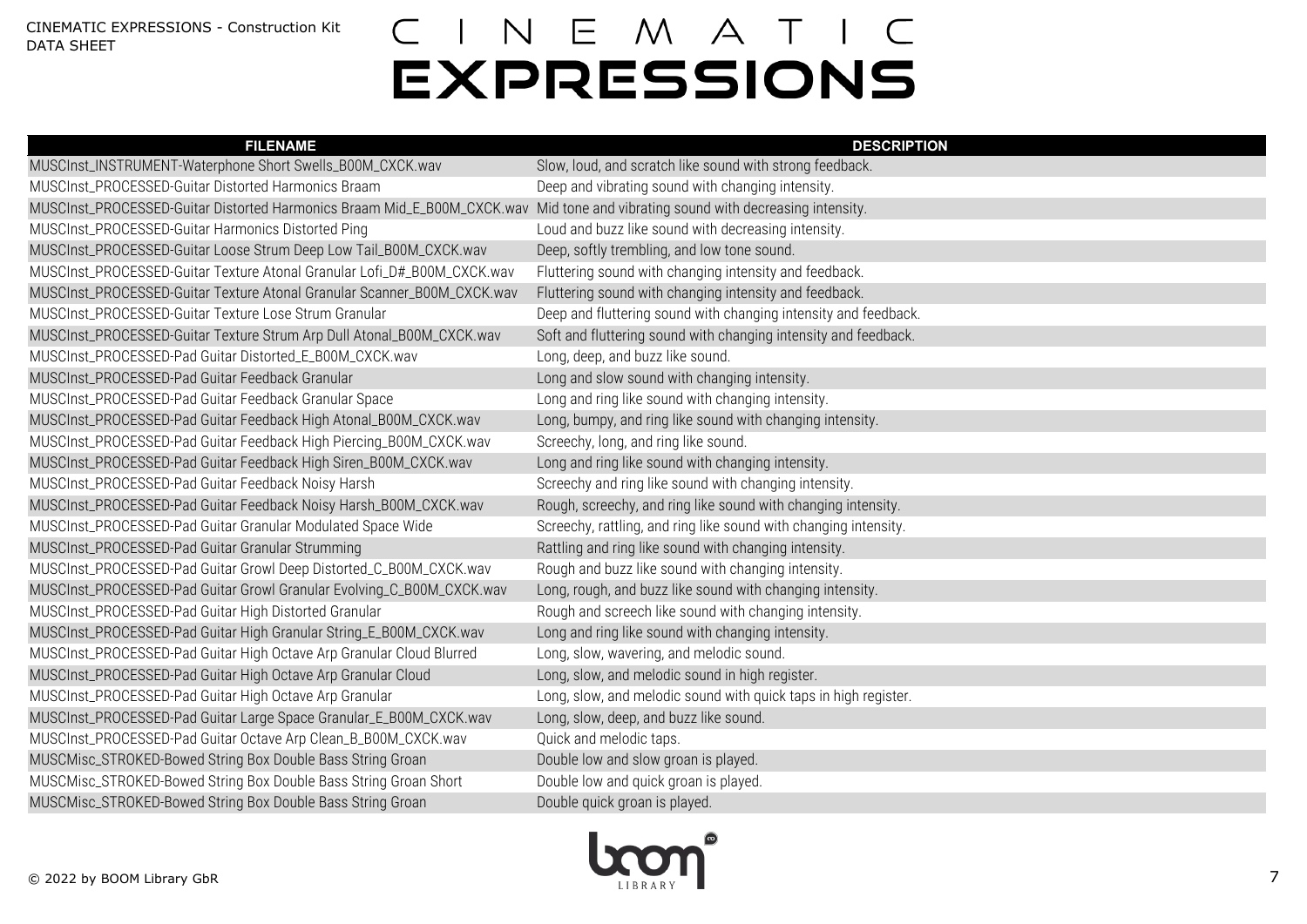| <b>FILENAME</b>                                                         | <b>DESCRIPTION</b>                               |
|-------------------------------------------------------------------------|--------------------------------------------------|
| MUSCMisc_STROKED-Bowed String Box Double Bass String                    | Double low groan is played.                      |
| MUSCMisc_STROKED-Bowed String Box Mandolin String Long_B00M_CXCK.wav    | Low, deep, and slow scratch like sound.          |
| MUSCMisc_STROKED-Bowed String Box Mandolin String                       | Revving like and deep sound.                     |
| MUSCMisc_STROKED-Bowed String Box Mandolin String Short_B00M_CXCK.wav   | Deep and quick scratch like sound.               |
| MUSCMisc_STROKED-Bowed String Box Mandolin String Thin                  | Deep and slow scratch like sound.                |
| MUSCMisc_STROKED-Bowed String Box Mandolin String Thin Groan            | Short and quick scratch like sound.              |
| MUSCMisc_STROKED-Bowed String Box Mandolin String Thin                  | Deep and slow scratch like sound.                |
| MUSCMisc_STROKED-Bowed String Box Mandolin String Thin_B00M_CXCK.wav    | Slow revving like sound with changing intensity. |
| MUSCMisc_STROKED-Bowed String Box Plastic Mandolin String_B00M_CXCK.wav | Short and quick scratch like sound.              |
| MUSCPerc_FRICTION-Rub Drum Pitched_B00M_CXCK.wav                        | Deep, quiet, and soft flutter with feedback.     |
| MUSCPerc_FRICTION-Rub Wood Box Tonal_B00M_CXCK.wav                      | Deep and quick scratch like sound.               |
| MUSCPerc_INSTRUMENT-Tom Drum Medium Rubber Mallet Scrape                | Deep, screechy, and ring like sound.             |
| MUSCPerc_INSTRUMENT-Tom Drum Small Large Rubber Mallet Scrape           | Deep, screechy, wavering, and ring like sound.   |
| MUSCPerc_INSTRUMENT-Tom Drum Small Large Rubber Mallet Scrape           | Quick, deep, screechy, and ring like sound.      |
| MUSCPerc_INSTRUMENT-Tom Drum Small Rubber Mallet Scrape                 | Slow, hard, and buzz like sound.                 |
| MUSCPerc_INSTRUMENT-Tom Drum Small Rubber Mallet Scrape                 | Quick, hard, and buzz like sound.                |
| MUSCPerc_RINGOUT-Cymbal Bowed Scrape_B00M_CXCK.wav                      | Long and scratch like sound with feedback.       |
| MUSCPerc_RINGOUT-Cymbal Bowed Slow Groan_B00M_CXCK.wav                  | Long and screech like sound with feedback.       |
| MUSCPerc_RINGOUT-Cymbal Bowed Symbol Short Long Decay_B00M_CXCK.wav     | Short and screech like sound with long feedback. |
| MUSCPerc_RINGOUT-Cymbal Crash Bowed Long_B00M_CXCK.wav                  | Screech like sound with long feedback.           |
| MUSCPerc_RINGOUT-Cymbal Crash Bowed Screech_B00M_CXCK.wav               | High pitched and creak like sound with feedback. |
| MUSCPerc_RINGOUT-Cymbal Crash Bowed Short_B00M_CXCK.wav                 | Short and high pitched screech with feedback.    |
| MUSCPerc_RINGOUT-Cymbal Dampened Bow High Fast_B00M_CXCK.wav            | Quick and high pitched screech with feedback.    |
| MUSCPerc_RINGOUT-Cymbal Dampened Long Bow_B00M_CXCK.wav                 | Long screech with feedback.                      |
| MUSCPerc_RINGOUT-Cymbal Rubber Mallet Short_B00M_CXCK.wav               | Short and soft screech.                          |
| MUSCPerc_RINGOUT-Cymbal Rubber Mallet Slow Rises_B00M_CXCK.wav          | Soft screech with long feedback.                 |
| MUSCPerc_RINGOUT-Cymbal Scrape Long_B00M_CXCK.wav                       | Slow scratch with feedback.                      |
| MUSCPerc_RINGOUT-Cymbal Scrape Short_B00M_CXCK.wav                      | Quick scratch with feedback.                     |
| MUSCPerc_RINGOUT-Cymbal Scrape Small_B00M_CXCK.wav                      | Buzzing scratch with feedback.                   |
| MUSCPerc_RINGOUT-Cymbal Thin Crash Bowed Fast_B00M_CXCK.wav             | Quick strike with feedback.                      |
| MUSCPerc_RINGOUT-Cymbal Thin Crash Bowed Long_B00M_CXCK.wav             | Slow strike with feedback.                       |

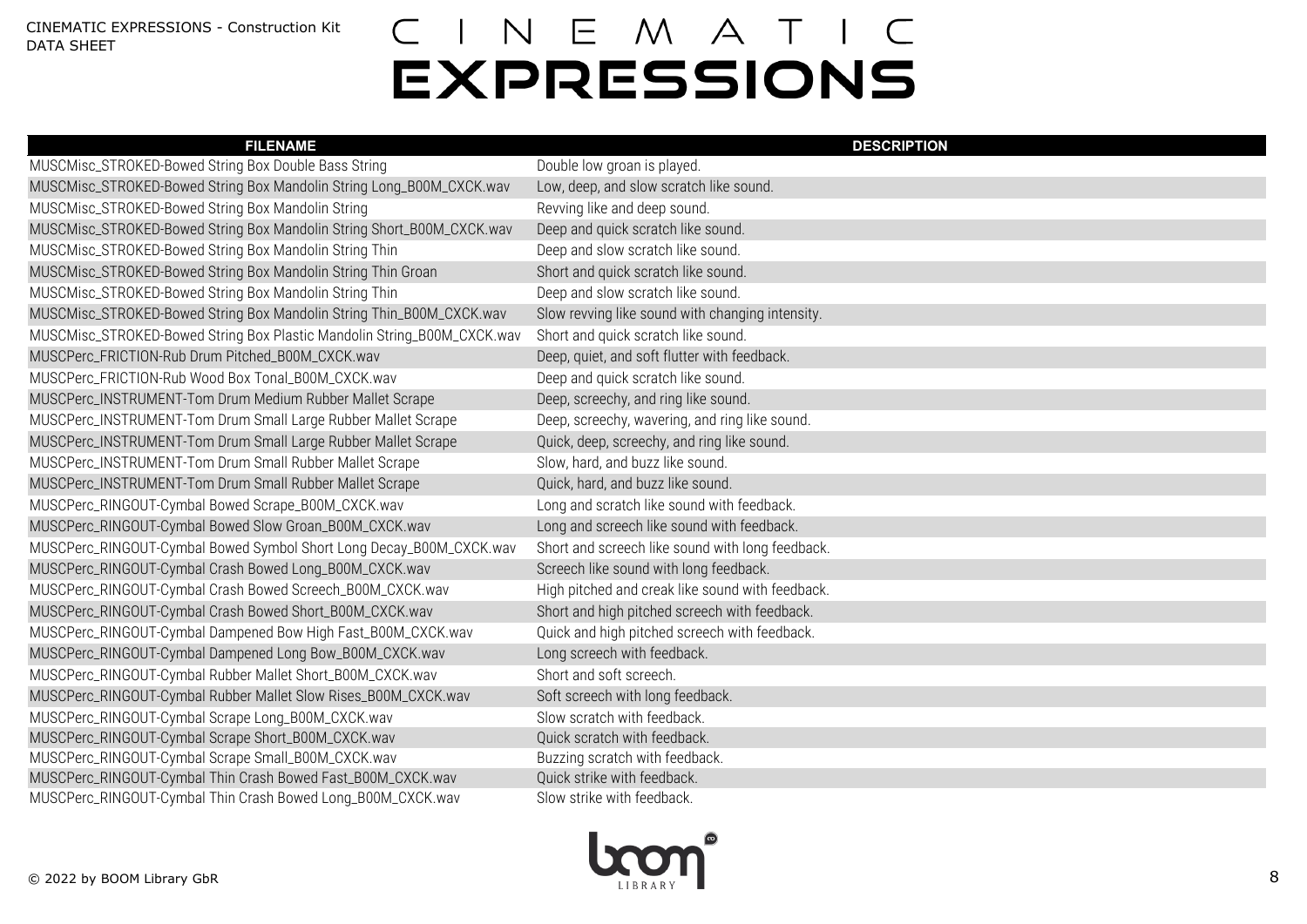| <b>FILENAME</b>                                                       | <b>DESCRIPTION</b>                                  |
|-----------------------------------------------------------------------|-----------------------------------------------------|
| MUSCPerc_RINGOUT-Cymbal Thin Crash Bowed Metallic Long_B00M_CXCK.wav  | Slow strike with long feedback.                     |
| MUSCPerc_RINGOUT-Cymbal Thin Crash Bowed_B00M_CXCK.wav                | Slow strike with feedback.                          |
| MUSCPerc_RINGOUT-Cymbal Thin Crash Low Bowed_B00M_CXCK.wav            | Quick strike with feedback.                         |
| MUSCPerc_RINGOUT-Gong Bowed Resonant Groan_B00M_CXCK.wav              | Long groan is played with feedback.                 |
| MUSCPerc_RINGOUT-Gong Bowed Resonant Hard_B00M_CXCK.wav               | Long groan is played with strong feedback.          |
| MUSCPerc_RINGOUT-Gong Bowed Rusty Resonance_B00M_CXCK.wav             | Unstable and screechy sound with feedback.          |
| MUSCPerc_RINGOUT-Gong Hard Hits Rubber Mallet_B00M_CXCK.wav           | Soft and vibrating sound with feedback.             |
| MUSCPerc_RINGOUT-Gong Hit Ring Out Long_B00M_CXCK.wav                 | Soft, long, and vibrating sound with feedback.      |
| MUSCPerc_RINGOUT-Gong Hits Low Soft_B00M_CXCK.wav                     | Soft and trembling vibration with feedback.         |
| MUSCPerc_RINGOUT-Gong Hits Rubber Mallet Hard_B00M_CXCK.wav           | Hard strike is producing vibration with feedback.   |
| MUSCPerc_RINGOUT-Gong Hits Small Hard Ring Out_B00M_CXCK.wav          | Hard strike is producing vibration with feedback.   |
| MUSCPerc_RINGOUT-Gong Hits Small Slow Ring Out_B00M_CXCK.wav          | Soft and long vibration with feedback.              |
| MUSCPerc_RINGOUT-Gong Hits Solid Slow Low Ring Out_B00M_CXCK.wav      | Soft, stable, and long vibration with feedback.     |
| MUSCPerc_RINGOUT-Gong Large Rubber Mallet Rub_B00M_CXCK.wav           | Soft and long vibration with feedback.              |
| MUSCPerc_RINGOUT-Gong Rubber Mallet Faster_B00M_CXCK.wav              | Soft and vibrating sound with feedback.             |
| MUSCPerc_RINGOUT-Gong Rubber Mallet Resonant Rub Long_B00M_CXCK.wav   | Long and vibrating sound with feedback.             |
| MUSCPerc_RINGOUT-Gong Small Rubber Mallet Rubs_B00M_CXCK.wav          | Long and vibrating sound with feedback.             |
| MUSCPerc_STROKED-Lions Roar Bowed Cloth Long Texture_B00M_CXCK.wav    | Screechy and buzz like sound with feedback.         |
| MUSCPerc_STROKED-Lions Roar Bowed Cloth Short Texture_B00M_CXCK.wav   | Short, screechy, and buzz like sound with feedback. |
| MUSCPerc_STROKED-Lions Roar Bowed Medium Slow_B00M_CXCK.wav           | Slow, bumpy, and scratch like sound.                |
| MUSCPerc_STROKED-Lions Roar Bowed Texture Short_B00M_CXCK.wav         | Short, bumpy, and scratch like sound.               |
| MUSCPerc_STROKED-Lions Roar Fast Short Texture_B00M_CXCK.wav          | Short and buzz like sound.                          |
| MUSCPerc_STROKED-Lions Roar Long Textures_B00M_CXCK.wav               | Slow and buzz like sound.                           |
| MUSCPerc_STROKED-Lions Roar Low Groan Long Slow_B00M_CXCK.wav         | Slow and deep buzz like sound.                      |
| MUSCPerc_STROKED-Lions Roar Low Groan Long_B00M_CXCK.wav              | Slow and hard buzz like sound.                      |
| MUSCPerc_STROKED-Lions Roar Low Groan Medium Slow_B00M_CXCK.wav       | Slow and hard buzz like sound.                      |
| MUSCPerc_STROKED-Lions Roar Low Groan Short_B00M_CXCK.wav             | Quick and hard buzz like sound.                     |
| MUSCPerc_STROKED-Lions Roar Low Groan Slow Short_B00M_CXCK.wav        | Quick and deep buzz like sound.                     |
| MUSCPerc_STROKED-Lions Roar Medium Groan Short_B00M_CXCK.wav          | Quick and rough buzz like sound.                    |
| MUSCPerc_STROKED-Lions Roar Medium Groan_B00M_CXCK.wav                | Quick and deep buzz like sound.                     |
| MUSCPerc_STROKED-Lions Roar Slow Low Long_B00M_CXCK.wav               | Slow and rough buzz like sound.                     |
| MUSCStr_FRICTION-Rub String Box Double Bass String Long_B00M_CXCK.wav | Screechy sound with changing intensity.             |
| MUSCStr_FRICTION-Rub String Box Double Bass String_B00M_CXCK.wav      | Short and screechy sound with changing intensity.   |

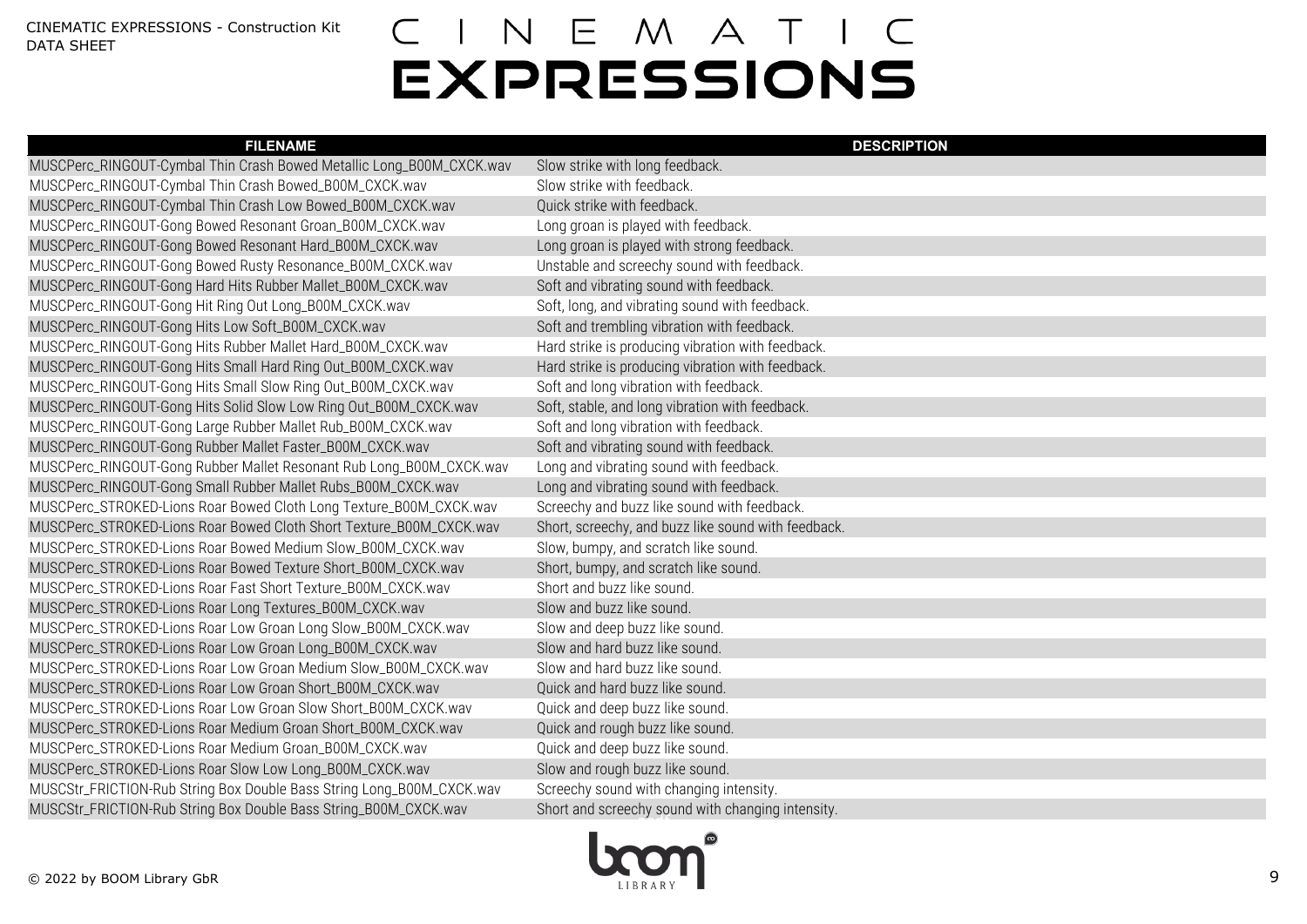| <b>FILENAME</b>                                                            | <b>DESCRIPTION</b>                                         |
|----------------------------------------------------------------------------|------------------------------------------------------------|
| MUSCStr_FRICTION-Rub String Box Mandolin String Short_B00M_CXCK.wav        | Short and deep scratch with decreasing intensity.          |
| MUSCStr_FRICTION-Rub String Box Mandolin String Thin Fast_B00M_CXCK.wav    | Short scratch with changing intensity.                     |
| MUSCStr_FRICTION-Rub String Box Mandolin String Thin_B00M_CXCK.wav         | Long scratch with decreasing intensity.                    |
| MUSCStr_FRICTION-Rub String Box Mandolin String_B00M_CXCK.wav              | Deep screech with decreasing intensity.                    |
| MUSCStr_FRICTION-Rub String Box Plastic Mandolin String Thin_B00M_CXCK.wav | Short scratch with decreasing intensity.                   |
| MUSCStr_FRICTION-Rub String Box Plastic Mandolin String_B00M_CXCK.wav      | Short scratch with changing intensity.                     |
| MUSCStr_INSTRUMENT-Bouzouki Ball Bouncing On Strings_B00M_CXCK.wav         | Several quick notes are played at increasing speed.        |
| MUSCStr_INSTRUMENT-Bouzouki Bowed Bridge Back Side_B00M_CXCK.wav           | Long scrape like sound with feedback.                      |
| MUSCStr_INSTRUMENT-Bouzouki Bowed Bridge Tremolo_B00M_CXCK.wav             | Wavering ringing and screeching.                           |
| MUSCStr_INSTRUMENT-Bouzouki Bowed Bridge_B00M_CXCK.wav                     | Ringing with screeching and feedback.                      |
| MUSCStr_INSTRUMENT-Bouzouki Bowed Sustain Chord_A_B00M_CXCK.wav            | Single chord is played and held.                           |
| MUSCStr_INSTRUMENT-Bouzouki Bowed Sustain String_A_B00M_CXCK.wav           | Single note is played and held.                            |
| MUSCStr_INSTRUMENT-Bouzouki Bowed Sustain String_D_B00M_CXCK.wav           | Single note is played and held.                            |
| MUSCStr_INSTRUMENT-Bouzouki Bowed Tremolo Long_A_B00M_CXCK.wav             | Wavering note is played with feedback.                     |
| MUSCStr_INSTRUMENT-Bouzouki Bowed Tremolo Long_D_B00M_CXCK.wav             | Wavering note is played with feedback.                     |
| MUSCStr_INSTRUMENT-Bouzouki Bowed Tremolo_A_B00M_CXCK.wav                  | Wavering note is played with feedback.                     |
| MUSCStr_INSTRUMENT-Bouzouki Hammering_A_B00M_CXCK.wav                      | Single note is roughly played over and over again.         |
| MUSCStr_INSTRUMENT-Bouzouki Hammering_D_B00M_CXCK.wav                      | Single note is roughly played over and over again.         |
| MUSCStr_INSTRUMENT-Bouzouki Impact Bell Atonal_B00M_CXCK.wav               | Metallic hit with short and atonal ringing.                |
| MUSCStr_INSTRUMENT-Bouzouki Picked Behind Bridge                           | Several quick and ascending notes played.                  |
| MUSCStr_INSTRUMENT-Bouzouki Picked Behind Bridge                           | Several quick and descending notes played.                 |
| MUSCStr_INSTRUMENT-Bouzouki Picked Behind Nut_B00M_CXCK.wav                | Several short and quick notes played.                      |
| MUSCStr_INSTRUMENT-Bouzouki Picked String_A_B00M_CXCK.wav                  | Single note is played and held.                            |
| MUSCStr_INSTRUMENT-Bouzouki Pizzicato Ping_F_B00M_CXCK.wav                 | Single high note is played and held.                       |
| MUSCStr_INSTRUMENT-Bouzouki Strum Chord_A_B00M_CXCK.wav                    | Single chord is played and held.                           |
| MUSCStr_INSTRUMENT-Cello Ball Bouncing_B00M_CXCK.wav                       | Tapping on a string over and over again in quick motion.   |
| MUSCStr_INSTRUMENT-Cello Bending Divebomb Long_C_B00M_CXCK.wav             | Single note is played, slowly descending in tone.          |
| MUSCStr_INSTRUMENT-Cello Bending Divebomb Wide Range_B00M_CXCK.wav         | Single note is played, roughly descending in tone.         |
| MUSCStr_INSTRUMENT-Cello Bending Divebomb_C_B00M_CXCK.wav                  | Single note is played, descending in tone.                 |
| MUSCStr_INSTRUMENT-Cello Bow Back Bounce On C String Pitch                 | Tapping on a single string repeatedly, with changing tone. |
| MUSCStr_INSTRUMENT-Cello Bow Back Bounce On D String Pitch                 | Tapping on a single string repeatedly, with changing tone. |
| MUSCStr_INSTRUMENT-Cello Bow Back Bounce On D String_B00M_CXCK.wav         | Quickly tapping on a single string repeatedly.             |
| MUSCStr_INSTRUMENT-Cello Bow Scrape Above Saddle_B00M_CXCK.wav             | Loud and slow screech like sound.                          |
|                                                                            |                                                            |

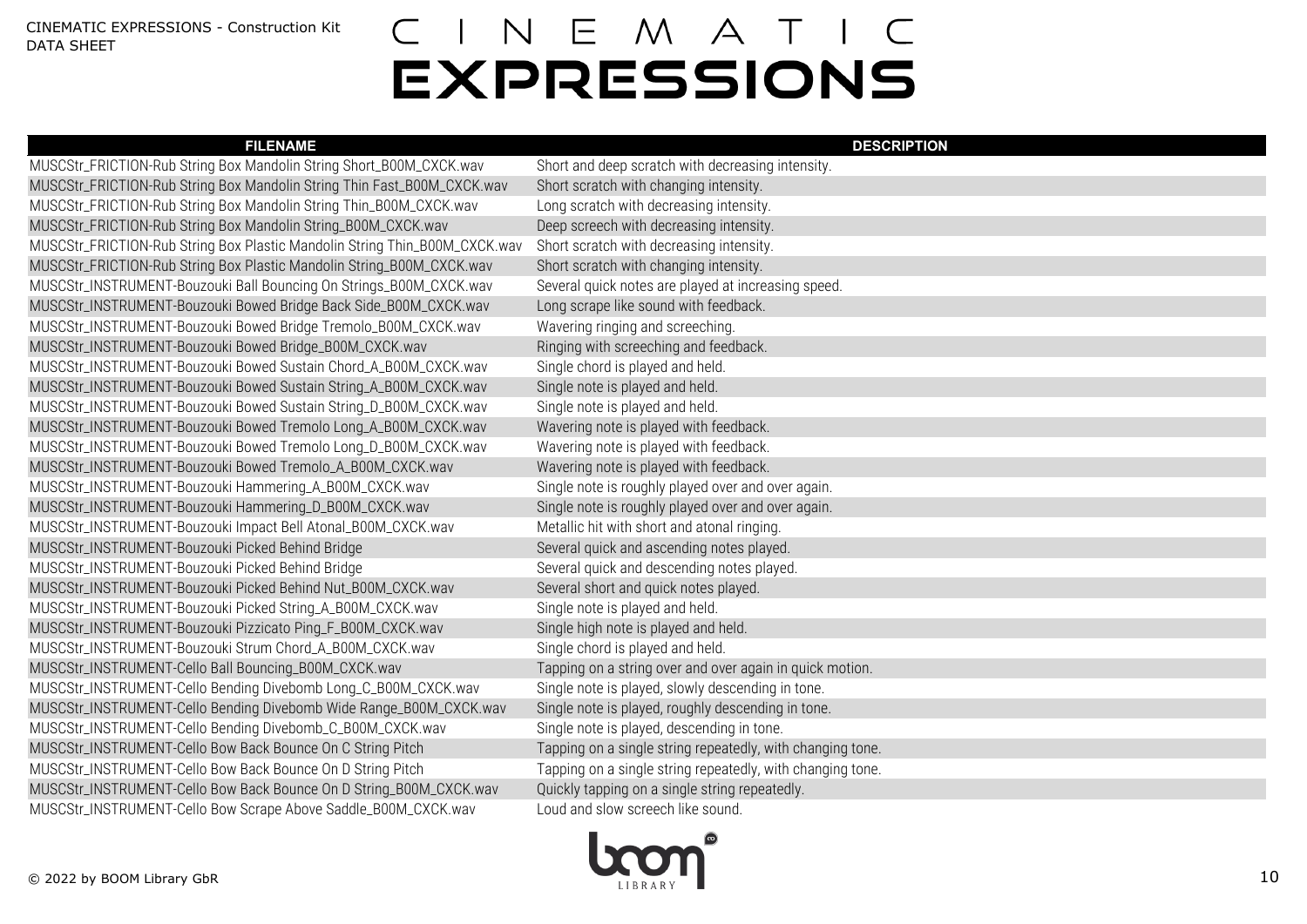| <b>FILENAME</b>                                                                                                    | <b>DESCRIPTION</b>                                             |
|--------------------------------------------------------------------------------------------------------------------|----------------------------------------------------------------|
| MUSCStr_INSTRUMENT-Cello Bowed Low Pitch Cluster Sustain_B00M_CXCK.wav                                             | Several low notes played at the same time and held.            |
| MUSCStr_INSTRUMENT-Cello Bowed Tune Down Long_B00M_CXCK.wav                                                        | Low note is played, slowly descending in tone.                 |
| MUSCStr_INSTRUMENT-Cello Bowed Tune Down Short_B00M_CXCK.wav                                                       | Low note is played, quickly descending in tone.                |
| MUSCStr_INSTRUMENT-Cello Col Legno_D_B00M_CXCK.wav                                                                 | Single short note is roughly played.                           |
| MUSCStr_INSTRUMENT-Cello Dive Bomb_C# C_B00M_CXCK.wav                                                              | Single note is played, changing in tone.                       |
| MUSCStr_INSTRUMENT-Cello Flageolet Creak D String_D_B00M_CXCK.wav                                                  | Slow and rough screech like sound.                             |
| MUSCStr_INSTRUMENT-Cello Flageolet Pitch Bend C String_C_B00M_CXCK.wav                                             | Single string is played with changing intensity.               |
| MUSCStr_INSTRUMENT-Cello Flageolet Pitch Bend E String_E_B00M_CXCK.wav                                             | Single string is played with changing intensity.               |
| MUSCStr_INSTRUMENT-Cello Sul Ponticello Tremolo Behind                                                             | Scratching a string back and forth in quick motions.           |
| MUSCStr_INSTRUMENT-Cello Sul Ponticello Tremolo C_C_B00M_CXCK.wav                                                  | Scratching a string back and forth a changing speed.           |
| MUSCStr_INSTRUMENT-Cello Sustain C_C_B00M_CXCK.wav                                                                 | Single long note is played and held.                           |
| MUSCStr_INSTRUMENT-Cello Sustain Hybrid Tone Behind Bridge_B00M_CXCK.wav Fluttering tone is played, with feedback. |                                                                |
| MUSCStr_INSTRUMENT-Cello Sustain Overtone Behind Bridge_B00M_CXCK.wav                                              | Fluttering tone is played with changing intensity.             |
| MUSCStr_INSTRUMENT-Er Hu Bowed Sustain Tremolo_C_B00M_CXCK.wav                                                     | Soft and fluttering sound with decreasing intensity.           |
| MUSCStr_INSTRUMENT-Er Hu Bowed Sustain_C_B00M_CXCK.wav                                                             | Soft and screech like sound.                                   |
| MUSCStr_INSTRUMENT-Er Hu Rise Long Tremolo_B00M_CXCK.wav                                                           | Soft and fluttering sound with increasing intensity.           |
| MUSCStr_INSTRUMENT-Er Hu Rise Long_B00M_CXCK.wav                                                                   | Soft and screech like sound with increasing intensity.         |
| MUSCStr_INSTRUMENT-Er Hu Rise Short Tremolo_B00M_CXCK.wav                                                          | Soft, quick, and fluttering sound with increasing intensity.   |
| MUSCStr_INSTRUMENT-Er Hu Rise Short_B00M_CXCK.wav                                                                  | Soft, quick, and screech like sound with increasing intensity. |
| MUSCStr_INSTRUMENT-Hurdy Gurdy Detuned Melody String Creepy Harmonic                                               | Loud and screechy sound with changing intensity.               |
| MUSCStr_INSTRUMENT-Hurdy Gurdy Detuned String                                                                      | Deep and screechy sound with decreasing intensity.             |
| MUSCStr_INSTRUMENT-Hurdy Gurdy Drone String Soft Sustain                                                           | Deep and screechy sound with increasing intensity.             |
| MUSCStr_INSTRUMENT-Hurdy Gurdy Drone String Sustained Note Wobble                                                  | Deep, screechy, unstable, and fluttering note is played.       |
| MUSCStr_INSTRUMENT-Hurdy Gurdy Drone String Sustained Note                                                         | Deep, screechy, and fluttering note is played.                 |
| MUSCStr_INSTRUMENT-Hurdy Gurdy Drone String Sustained                                                              | Deep and screechy note is played and held.                     |
| MUSCStr_INSTRUMENT-Hurdy Gurdy Drone Strings Medium                                                                | Deep and screechy sound is played and held.                    |
| MUSCStr_INSTRUMENT-Hurdy Gurdy Drone Strings Rise_C D_B00M_CXCK.wav                                                | Long and screechy sound is played.                             |
| MUSCStr_INSTRUMENT-Hurdy Gurdy Drone Strings Static Long_C                                                         | Long and screechy sound is played.                             |
| MUSCStr_INSTRUMENT-Hurdy Gurdy Drone Strings Static Short_C                                                        | Short and screechy sound is played.                            |
| MUSCStr_INSTRUMENT-Hurdy Gurdy Melody String Continuous Harmonic                                                   | Loud and screechy sound with changing intensity.               |
| MUSCStr_INSTRUMENT-Hurdy Gurdy Phrases Ascending Minor                                                             | Loud, slow, and screechy sound.                                |
| MUSCStr_INSTRUMENT-Hurdy Gurdy Phrases Descending Melody Trumpet                                                   | Loud and screechy sound with changing intensity.               |
| MUSCStr_INSTRUMENT-Hurdy Gurdy Phrases Descending Minor                                                            | Loud, slow, and screechy sound.                                |
|                                                                                                                    |                                                                |

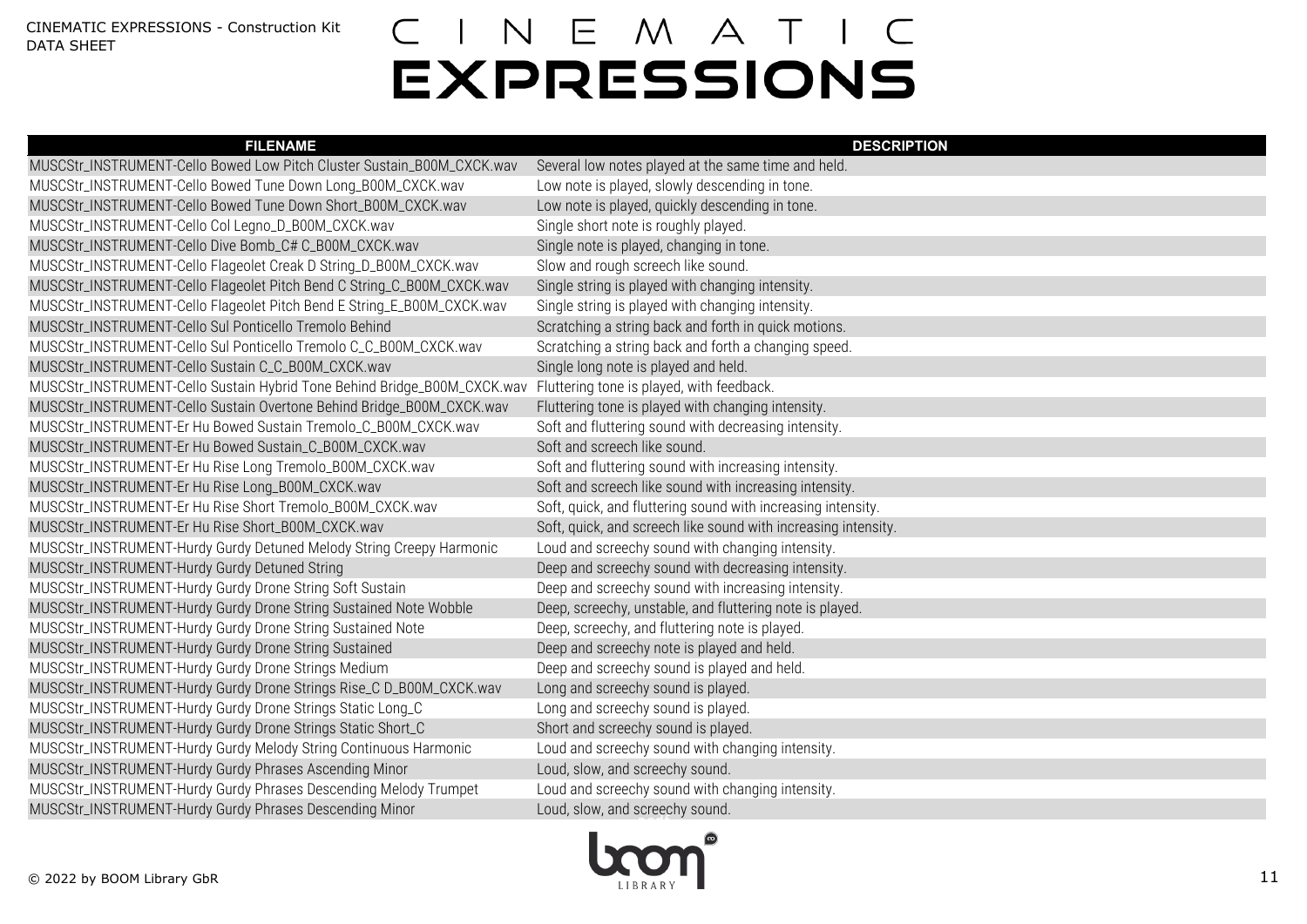| <b>FILENAME</b>                                                      | <b>DESCRIPTION</b>                                      |
|----------------------------------------------------------------------|---------------------------------------------------------|
| MUSCStr_INSTRUMENT-Hurdy Gurdy Phrases Drone Harmonic                | Loud phrase is played with stable intensity.            |
| MUSCStr_INSTRUMENT-Hurdy Gurdy Phrases Major Ascending Melodic       | Loud, slow, phrase is played with rising tone.          |
| MUSCStr_INSTRUMENT-Hurdy Gurdy Phrases Major Ascending               | Loud phrase is played with rising tone.                 |
| MUSCStr_INSTRUMENT-Hurdy Gurdy Phrases Minor Major Trumpet           | Slow and melodic phrase is played.                      |
| MUSCStr_INSTRUMENT-Hurdy Gurdy Phrases Minor Triple Notes            | Slow and melodic phrase is played.                      |
| MUSCStr_INSTRUMENT-Hurdy Gurdy Phrases Positive Three                | Slow and melodic phrase is played.                      |
| MUSCStr_INSTRUMENT-Hurdy Gurdy Phrases Single Note Harmonic          | Slow and melodic phrase is played, with soft flutter.   |
| MUSCStr_INSTRUMENT-Hurdy Gurdy Snare Drone Strings Rhythmic          | Slow and buzzing sound with changing intensity.         |
| MUSCStr_INSTRUMENT-Hurdy Gurdy String Rub Pitch Fall_B00M_CXCK.wav   | Loud and scratch like sound with decreasing intensity.  |
| MUSCStr_INSTRUMENT-Hurdy Gurdy String Rub Pitch Rise Long            | Buzzing sound with increasing intensity.                |
| MUSCStr_INSTRUMENT-Kemence Bowed Chord Back And Forth                | Chord is played and held.                               |
| MUSCStr_INSTRUMENT-Kemence Bowed Chord Descending_B00M_CXCK.wav      | Chord is played with fall in tone.                      |
| MUSCStr_INSTRUMENT-Kemence Bowed Chord Sustain_C_B00M_CXCK.wav       | Chord is played and held.                               |
| MUSCStr_INSTRUMENT-Kemence Bowed Crescendo Tremolo Rising String     | Quick sound with increasing intensity.                  |
| MUSCStr_INSTRUMENT-Kemence Bowed Crescendo Tremolo                   | Quick sound with increasing intensity.                  |
| MUSCStr_INSTRUMENT-Kemence Bowed Sustain Chord_C_B00M_CXCK.wav       | Chord is played and held.                               |
| MUSCStr_INSTRUMENT-Kemence Bowed Sustain String_C_B00M_CXCK.wav      | Single note is played and held.                         |
| MUSCStr_INSTRUMENT-Kemence Picked Sustain String_C_B00M_CXCK.wav     | Single note is played and held.                         |
| MUSCStr_INSTRUMENT-Kemence Ping Behind Nut_B00M_CXCK.wav             | Single hard and metallic clang.                         |
| MUSCStr_INSTRUMENT-Kemence Ping_C_B00M_CXCK.wav                      | Single metallic clang like sound.                       |
| MUSCStr_INSTRUMENT-Kemence Strum Chord Sustain_C_B00M_CXCK.wav       | Chord is played and held.                               |
| MUSCStr_INSTRUMENT-Kemence Sul Ponticello_B00M_CXCK.wav              | Slow, long, and scratch like sound.                     |
| MUSCStr_INSTRUMENT-Kemence_D Maj_B00M_CXCK.wav                       | Short and scratch like sound.                           |
| MUSCStr_INSTRUMENT-Saz Bowed_D_B00M_CXCK.wav                         | Screechy and buzz like sound with feedback.             |
| MUSCStr_INSTRUMENT-Saz String Jar_B00M_CXCK.wav                      | Loud and metallic strike with ringing and feedback.     |
| MUSCStr_INSTRUMENT-Violin Bowed Chord_G#_B00M_CXCK.wav               | Single chord is quickly played.                         |
| MUSCStr_INSTRUMENT-Violin Bowed Staccato_G D_B00M_CXCK.wav           | Single quick and short sound is played.                 |
| MUSCStr_INSTRUMENT-Violin Bowed String Descending_G# G_B00M_CXCK.wav | Single quick and short note is played, falling in tone. |
| MUSCStr_INSTRUMENT-Violin Finger snip Bridge_B00M_CXCK.wav           | Single hard tap producing a soft note.                  |
| MUSCStr_INSTRUMENT-Violin Ping Pizzicato_A_B00M_CXCK.wav             | Single quick tap producing a harsh note.                |
| MUSCStr_INSTRUMENT-Violin Ping Sul Ponticello_B00M_CXCK.wav          | Single short and screech like sound.                    |
| MUSCStr_INSTRUMENT-Violin Pizzicato Ping_B_B00M_CXCK.wav             | Single short and ring like sound.                       |
| MUSCStr_INSTRUMENT-Violin Portamento Tremolo E String_B00M_CXCK.wav  | Rapid tremolo is played, with increasing intensity.     |

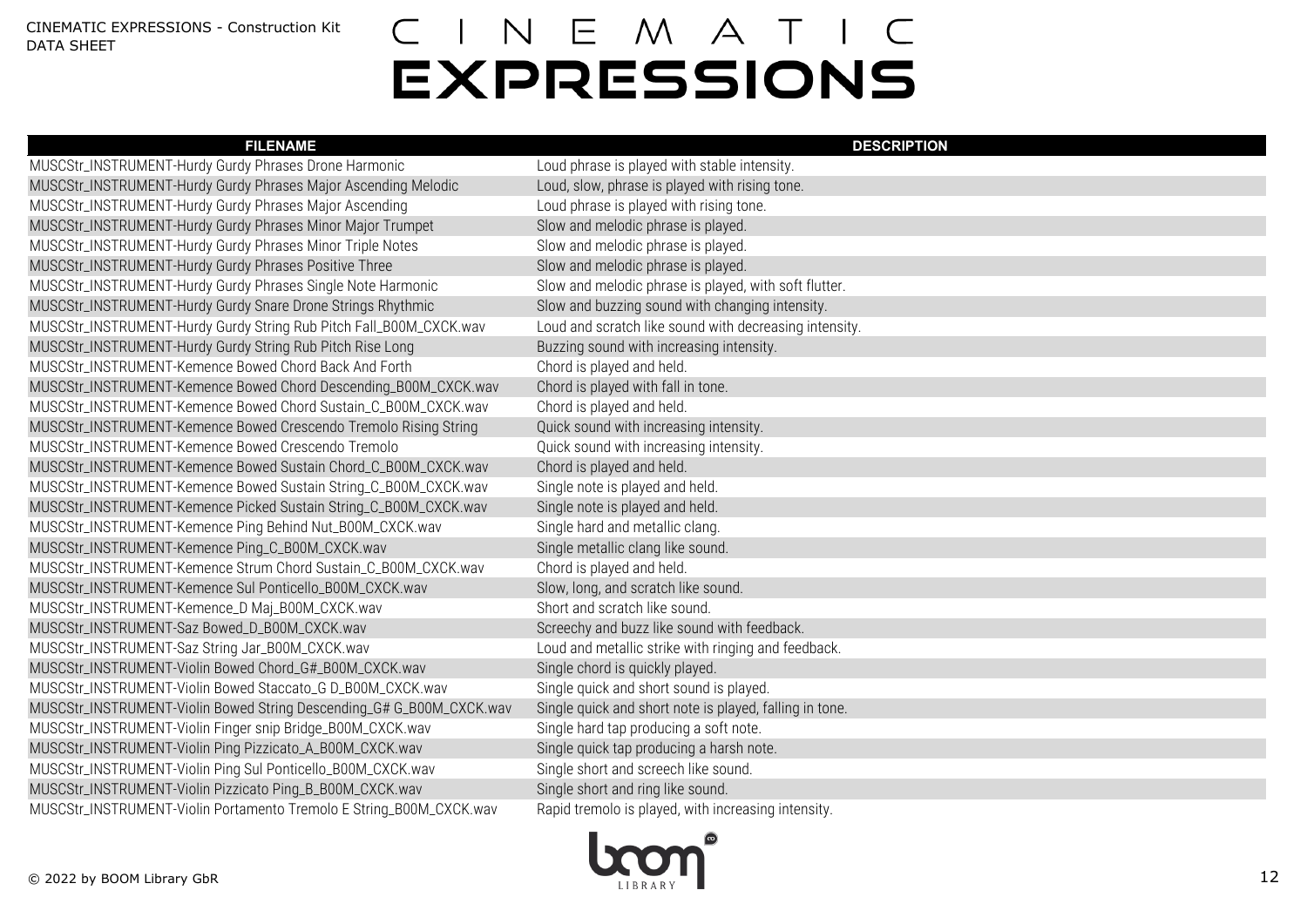| <b>FILENAME</b>                                                       | <b>DESCRIPTION</b>                                                  |
|-----------------------------------------------------------------------|---------------------------------------------------------------------|
| MUSCStr_INSTRUMENT-Violin Portamento Tremolo G String_B00M_CXCK.wav   | Rapid tremolo is played, with increasing intensity.                 |
| MUSCStr_INSTRUMENT-Violin Staccato_G#_B00M_CXCK.wav                   | Single and harsh note is played.                                    |
| MUSCStr_INSTRUMENT-Violin String A Creak Portamento_B00M_CXCK.wav     | Slow, rough, and scratch like sound.                                |
| MUSCStr_INSTRUMENT-Violin String A Creak Sustain_B00M_CXCK.wav        | Slow, long, rough, and scratch like sound.                          |
| MUSCStr_INSTRUMENT-Violin String G Creak Portamento_B00M_CXCK.wav     | Slow, rough, and scratch like sound, rising in tone at the end.     |
| MUSCStr_INSTRUMENT-Violin String G Creak Sustain_B00M_CXCK.wav        | Slow, long, rough, and scratch like sound.                          |
| MUSCStr_INSTRUMENT-Violin String Portamento_G D A E_B00M_CXCK.wav     | High pitched and creak like sound, rising in tone.                  |
| MUSCStr_INSTRUMENT-Violin String Portamento_G_B00M_CXCK.wav           | Deep and creak like sound, rising in tone.                          |
| MUSCStr_INSTRUMENT-Violin Strum_G D_B00M_CXCK.wav                     | Single hard tap producing a strong note with feedback.              |
| MUSCStr_INSTRUMENT-Violin Sul Ponticello Tremolo_A_B00M_CXCK.wav      | Quick, harsh, and screechy tremolo.                                 |
| MUSCStr_INSTRUMENT-Violin Sul Ponticello_A_B00M_CXCK.wav              | Long, screechy, and ring like sound.                                |
| MUSCStr_PROCESSED-Bouzouki Distorted Strum Pitch_D#_B00M_CXCK.wav     | Deep and harsh sound with feedback.                                 |
| MUSCStr_PROCESSED-Cello Bowed Scrape Drone_F F#_B00M_CXCK.wav         | Deep and scratch like sound with changing intensity.                |
| MUSCStr_PROCESSED-Cello Distorted Bowed Sustain Pitch_C_B00M_CXCK.wav | Deep, long, and buzz like sound.                                    |
| MUSCStr_PROCESSED-Cello Distorted Drop Fast_B00M_CXCK.wav             | Loud, deep, and buzz like sound.                                    |
| MUSCStr_PROCESSED-Cello Distorted Drop Slow_B00M_CXCK.wav             | Loud, long, deep, and buzz like sound.                              |
| MUSCWind_INSTRUMENT-Clarinet Bass Long Sustained Note_G_B00M_CXCK.wav | Single note is played and held.                                     |
| MUSCWind_INSTRUMENT-Clarinet Bass Short Note Fast_G_B00M_CXCK.wav     | Single quick note is played, with changing tone.                    |
| MUSCWind_INSTRUMENT-Clarinet Bass Short Punchy Note                   | Single quick note is played, followed by other roughly played note. |
| MUSCWind_INSTRUMENT-Clarinet Bass Short Punchy Note_A#_B00M_CXCK.wav  | Single quick note is played.                                        |
| MUSCWind_INSTRUMENT-Clarinet Bass Single Held Note_A#_B00M_CXCK.wav   | Single note is roughly played and held.                             |
| MUSCWind_INSTRUMENT-Clarinet Bass Swells_A#_B00M_CXCK.wav             | Long sound with increasing and then decreasing intensity.           |
| MUSCWind_INSTRUMENT-Clarinet Bass Tremolo Long_B00M_CXCK.wav          | Tremolo is roughly played.                                          |
| MUSCWind_INSTRUMENT-Clarinet Bass Tremolo Short Riser_B00M_CXCK.wav   | Short tremolo is quickly played.                                    |
| MUSCWind_INSTRUMENT-Clarinet Bass Tremolo Short_B00M_CXCK.wav         | Tremolo is roughly and quickly played.                              |
| MUSCWind_INSTRUMENT-Clarinet Contrabass Blast                         | Single long note is roughly played.                                 |
| MUSCWind_INSTRUMENT-Clarinet Contrabass Different Range Rise And      | Single long note is roughly played with changing intensity.         |
| MUSCWind_INSTRUMENT-Clarinet Contrabass Flux Soft_B00M_CXCK.wav       | Fluttering notes are roughly played.                                |
| MUSCWind_INSTRUMENT-Clarinet Contrabass High Pitched                  | Screechy notes are slowly played.                                   |
| MUSCWind_INSTRUMENT-Clarinet Contrabass Higher Register Swell         | Long notes are played with changing intensity.                      |
| MUSCWind_INSTRUMENT-Clarinet Contrabass Higher Register               | Long notes are played with changing intensity.                      |
| MUSCWind_INSTRUMENT-Clarinet Contrabass Loud Texture                  | Short and rough note is played.                                     |
| MUSCWind_INSTRUMENT-Clarinet Contrabass Loud Texture_B00M_CXCK.wav    | Long and rough note is played.                                      |

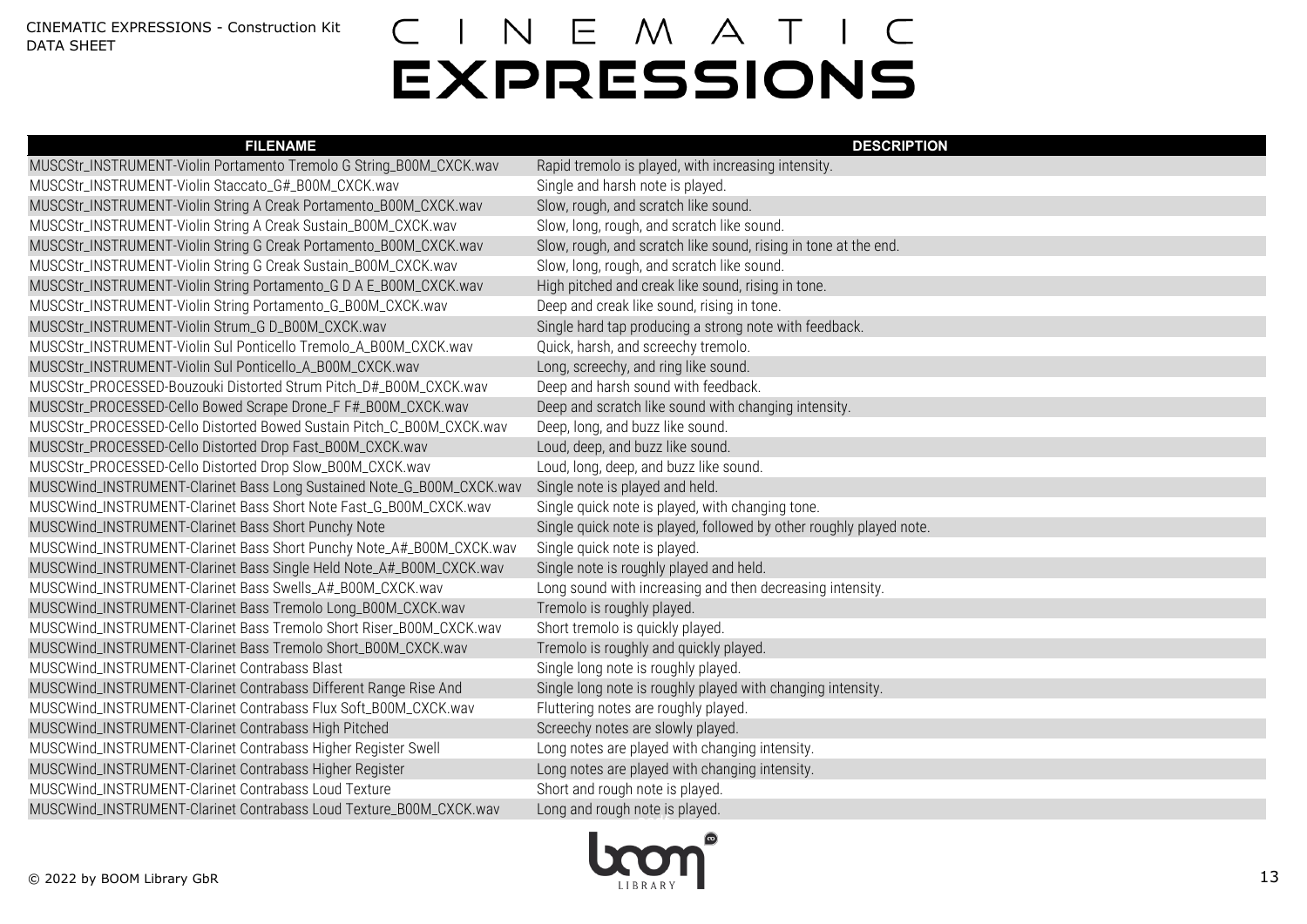| <b>FILENAME</b>                                                                                                            | <b>DESCRIPTION</b>                                                   |
|----------------------------------------------------------------------------------------------------------------------------|----------------------------------------------------------------------|
| MUSCWind_INSTRUMENT-Clarinet Contrabass Low High                                                                           | Long notes are played with changing intensity.                       |
| MUSCWind_INSTRUMENT-Clarinet Contrabass Low Medium Tones                                                                   | Fluttering and monotonous note is played.                            |
| MUSCWind_INSTRUMENT-Clarinet Contrabass Low Medium                                                                         | Fluttering and monotonous note is played.                            |
| MUSCWind_INSTRUMENT-Clarinet Contrabass Low Pitched                                                                        | Fluttering and monotonous note is played continuously.               |
| MUSCWind_INSTRUMENT-Clarinet Contrabass Low Swell_A_B00M_CXCK.wav                                                          | Fluttering note is played, with increasing and decreasing intensity. |
| MUSCWind_INSTRUMENT-Clarinet Contrabass Medium In and Out                                                                  | Fluttering note is played, with changing intensity.                  |
| MUSCWind_INSTRUMENT-Clarinet Contrabass Punchy Short                                                                       | Short and fluttering note is roughly played.                         |
| MUSCWind_INSTRUMENT-Clarinet Contrabass Short Risers_A#_B00M_CXCK.wav                                                      | Short and fluttering note is played.                                 |
| MUSCWind_INSTRUMENT-Clarinet Contrabass Shorter Swell_B00M_CXCK.wav                                                        | Fluttering note is played, with increasing and decreasing intensity. |
| MUSCWind_INSTRUMENT-Clarinet Contrabass Stepped Rise Low_B00M_CXCK.wav Fluttering note is played, with changing intensity. |                                                                      |
| MUSCWind_INSTRUMENT-Clarinet Contrabass Stepped Rise                                                                       | Short and fluttering note is played, with changing intensity.        |
| MUSCWind_INSTRUMENT-Clarinet Contrabass Stepped Rise_B00M_CXCK.wav                                                         | Fluttering note is played, with changing intensity.                  |
| MUSCWind_INSTRUMENT-Clarinet Contrabass Texture Long_B00M_CXCK.wav                                                         | Fluttering and high pitched note is played.                          |
| MUSCWind_INSTRUMENT-Clarinet Neck Notes Risers_C_B00M_CXCK.wav                                                             | Long and rough note is played.                                       |
| MUSCWind_INSTRUMENT-Clarinet Single Held Note High_A#_B00M_CXCK.wav                                                        | Long and high note is played and held.                               |
| MUSCWind_INSTRUMENT-Clarinet Single Held Note Low_D_B00M_CXCK.wav                                                          | Long and low note is played and held.                                |
| MUSCWind_INSTRUMENT-Clarinet Single Note High Screech_B00M_CXCK.wav                                                        | Long and rough note is played and held.                              |
| MUSCWind_INSTRUMENT-Clarinet Single Note Movements_B00M_CXCK.wav                                                           | Long and rough note is played.                                       |
| MUSCWind_INSTRUMENT-Clarinet Single Note Swell Medium_B00M_CXCK.wav                                                        | Long and rough note is played, with increasing intensity.            |
| MUSCWind_INSTRUMENT-Clarinet Single Note Swell_B00M_CXCK.wav                                                               | Long note is played, with increasing intensity.                      |
| MUSCWind_INSTRUMENT-Flute Bansuri Overblowing_G_B00M_CXCK.wav                                                              | Soft blow with slight screech.                                       |
| MUSCWind_INSTRUMENT-Flute Bansuri Sustain_G_B00M_CXCK.wav                                                                  | Soft and somewhat stable note is played and held.                    |
| MUSCWind_INSTRUMENT-Flute Bansuri Trill Overblowing_G_B00M_CXCK.wav                                                        | Soft and trembling sound is played.                                  |
| MUSCWind_INSTRUMENT-Flute Duduk Phrase_C# D C# F#_B00M_CXCK.wav                                                            | Short and soft phrase is played.                                     |
| MUSCWind_INSTRUMENT-Flute Duduk Phrase_F# G# A G# F#_B00M_CXCK.wav                                                         | Short and soft phrase is played.                                     |
| MUSCWind_INSTRUMENT-Flute Duduk Sustain_B_B00M_CXCK.wav                                                                    | Long note is played and held.                                        |
| MUSCWind_INSTRUMENT-Flute Nash Sustain_A#_B00M_CXCK.wav                                                                    | Long note is played and held.                                        |
| MUSCWind_INSTRUMENT-Flute Nash Waving_A#_B00M_CXCK.wav                                                                     | Slowly trembling note is played.                                     |
| MUSCWind_INSTRUMENT-Flute Nay Overblowing_F_B00M_CXCK.wav                                                                  | Unstable and screechy note is played.                                |
| MUSCWind_INSTRUMENT-Flute Nay Stutter_F_B00M_CXCK.wav                                                                      | Trembling and screechy note is played.                               |
| MUSCWind_INSTRUMENT-Flute Nay Sustain_F_B00M_CXCK.wav                                                                      | Soft note is played and held.                                        |
| MUSCWind_INSTRUMENT-Flute Nay Trill Overblowing_F_B00M_CXCK.wav                                                            | Trembling, long, and screechy note is played.                        |
| MUSCWind_INSTRUMENT-Flute Plastic Pipe Sustain Overtones_G_B00M_CXCK.wav Rough and long note is played.                    |                                                                      |

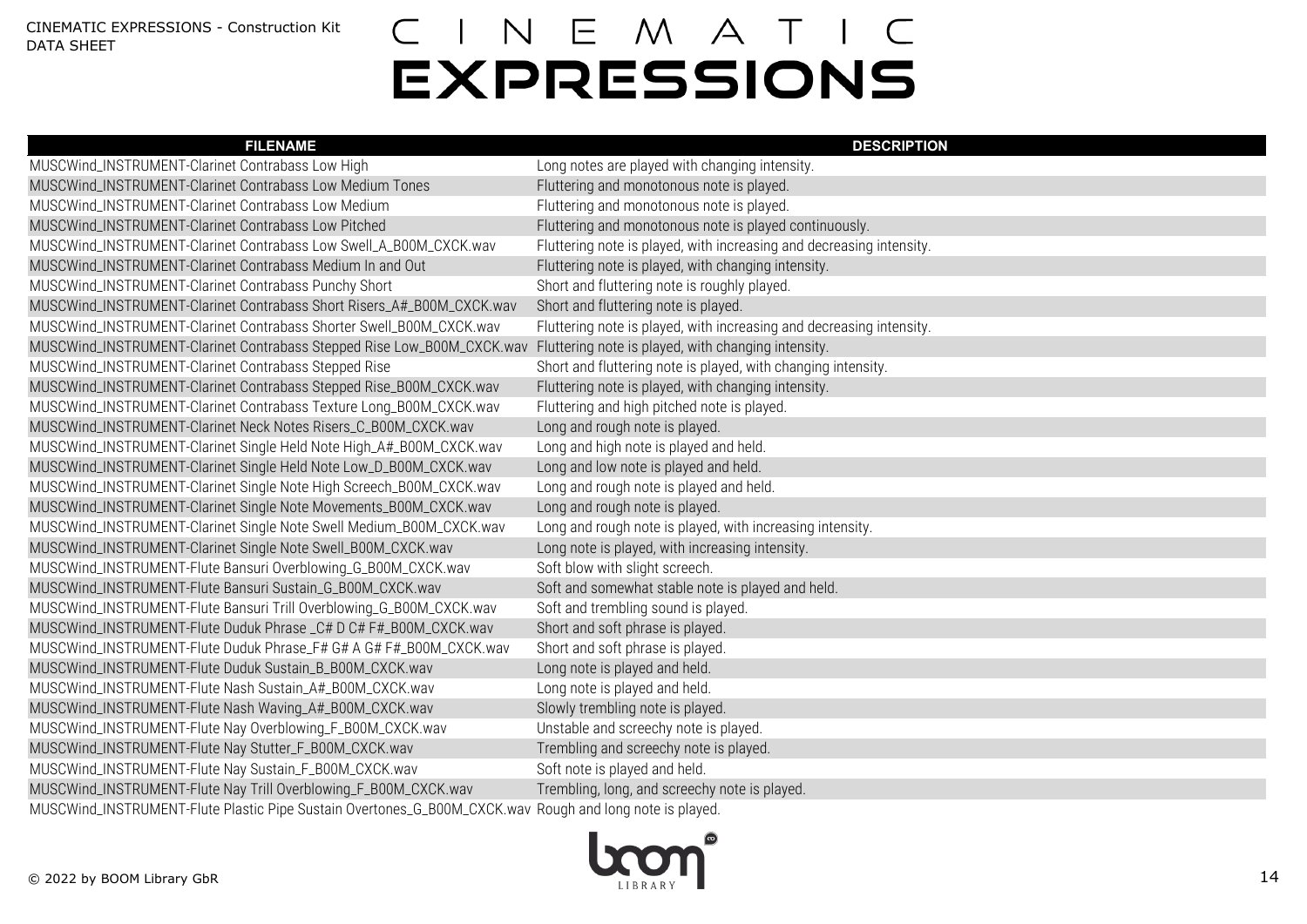| <b>FILENAME</b>                                                         | <b>DESCRIPTION</b>                                           |
|-------------------------------------------------------------------------|--------------------------------------------------------------|
| MUSCWind_INSTRUMENT-Flute Tin Whistle Flutter Tongue_G_B00M_CXCK.wav    | Trembling and slightly screechy note is played.              |
| MUSCWind_INSTRUMENT-Flute Tin Whistle Overblowing_B00M_CXCK.wav         | Trembling and screechy note is played.                       |
| MUSCWind_INSTRUMENT-Flute Tin Whistle Sustain_G_B00M_CXCK.wav           | Soft and trembling note is played.                           |
| MUSCWind_INSTRUMENT-Flute Zurna Sustain_B_B00M_CXCK.wav                 | Softly trembling note is played and held.                    |
| MUSCWind_INSTRUMENT-Saxophone Aggressive Drone_G G#_B00M_CXCK.wav       | Long and harsh note is played.                               |
| MUSCWind_INSTRUMENT-Saxophone Long Aggressive Note                      | Long, fluttering, and screechy note is played.               |
| MUSCWind_INSTRUMENT-Saxophone Medium Random Phrase_B00M_CXCK.wav        | Fluttering and screechy phrase is played.                    |
| MUSCWind_INSTRUMENT-Saxophone Mid Range Sustained Note_B00M_CXCK.wav    | Long and harsh note is played and held.                      |
| MUSCWind_INSTRUMENT-Saxophone Punchy Single Note Long                   | Single note is played in low register and held.              |
| MUSCWind_INSTRUMENT-Saxophone Punchy Single Note                        | Single long and harsh note is played.                        |
| MUSCWind_INSTRUMENT-Saxophone Punchy Single Note_A#_B00M_CXCK.wav       | Single harsh note is played and held.                        |
| MUSCWind_INSTRUMENT-Saxophone Single Note Gritty Riser_C_B00M_CXCK.wav  | Single fluttering note is played, rising in tone.            |
| MUSCWind_INSTRUMENT-Saxophone Single Note Swell_C_B00M_CXCK.wav         | Single harsh and fluttering note is played.                  |
| MUSCWind_INSTRUMENT-Saxophone Single Notes_C_B00M_CXCK.wav              | Single harsh and fluttering note is played.                  |
| MUSCWind_INSTRUMENT-Saxophone Slow Swell Fill_B00M_CXCK.wav             | Harsh and fluttering sound, rising in tone.                  |
| MUSCWind_INSTRUMENT-Saxophone Slow Swell Mid_B00M_CXCK.wav              | Loud and screechy sound, rising in tone.                     |
| MUSCWind_INSTRUMENT-Saxophone Swell Short_A#_B00M_CXCK.wav              | Loud, quick, and screechy sound.                             |
| MUSCWind_INSTRUMENT-Saxophone Tenor Single Note                         | Loud and buzz like sound with stable intensity.              |
| MUSCWind_INSTRUMENT-Saxophone Tenor Slow Swell_G#_B00M_CXCK.wav         | Loud and buzz like sound with changing intensity.            |
| MUSCWind_INSTRUMENT-Saxophone Tenor Swell Slow High_A#_B00M_CXCK.wav    | High pitched and buzz like sound, with increasing intensity. |
| MUSCWind_INSTRUMENT-Saxophone Tenor Swell Slow Mid                      | Loud and buzz like sound with changing intensity.            |
| MUSCWind_PROCESSED-Flute Airy Whoosh_A#_B00M_CXCK.wav                   | Quick, short, and rough whoosh.                              |
| MUSCWind_PROCESSED-Flute Airy Whoosh_C_B00M_CXCK.wav                    | Rough whoosh with increasing and then decreasing intensity.  |
| MUSCWind_PROCESSED-Flute Uplifting Whoosh_D Maj_B00M_CXCK.wav           | Short, quick, and high pitched whoosh.                       |
| PLASFric_STROKED-Bowed Plastic Board Groan Downwards                    | Single groan is played, descending in tone.                  |
| PLASFric_STROKED-Bowed Plastic Board Groan Pitch Movement_B00M_CXCK.wav | Single groan is played with changing tone.                   |
| PLASFric_STROKED-Bowed Plastic Board Groan Rise Short_B00M_CXCK.wav     | Single quick groan is played, ascending in tone.             |
| PLASFric_STROKED-Bowed Plastic Board Groan Rise_B00M_CXCK.wav           | Single groan is played, ascending in tone.                   |
| PLASFric_STROKED-Bowed Plastic Board Groan Short_B00M_CXCK.wav          | Single quick groan is played.                                |
| PLASFric_STROKED-Bowed Plastic Board Long Groan_B00M_CXCK.wav           | Single slow groan is played.                                 |
| PLASFric_STROKED-Daxophone Bowed Plastic High_B00M_CXCK.wav             | High pitched and creak like sound.                           |
| PLASFric_STROKED-Daxophone Bowed Plastic Long_B00M_CXCK.wav             | Slow screech like sound with changing intensity.             |
| PLASFric_STROKED-Daxophone Bowed Plastic Short_B00M_CXCK.wav            | Quick and creak like sound with changing intensity.          |

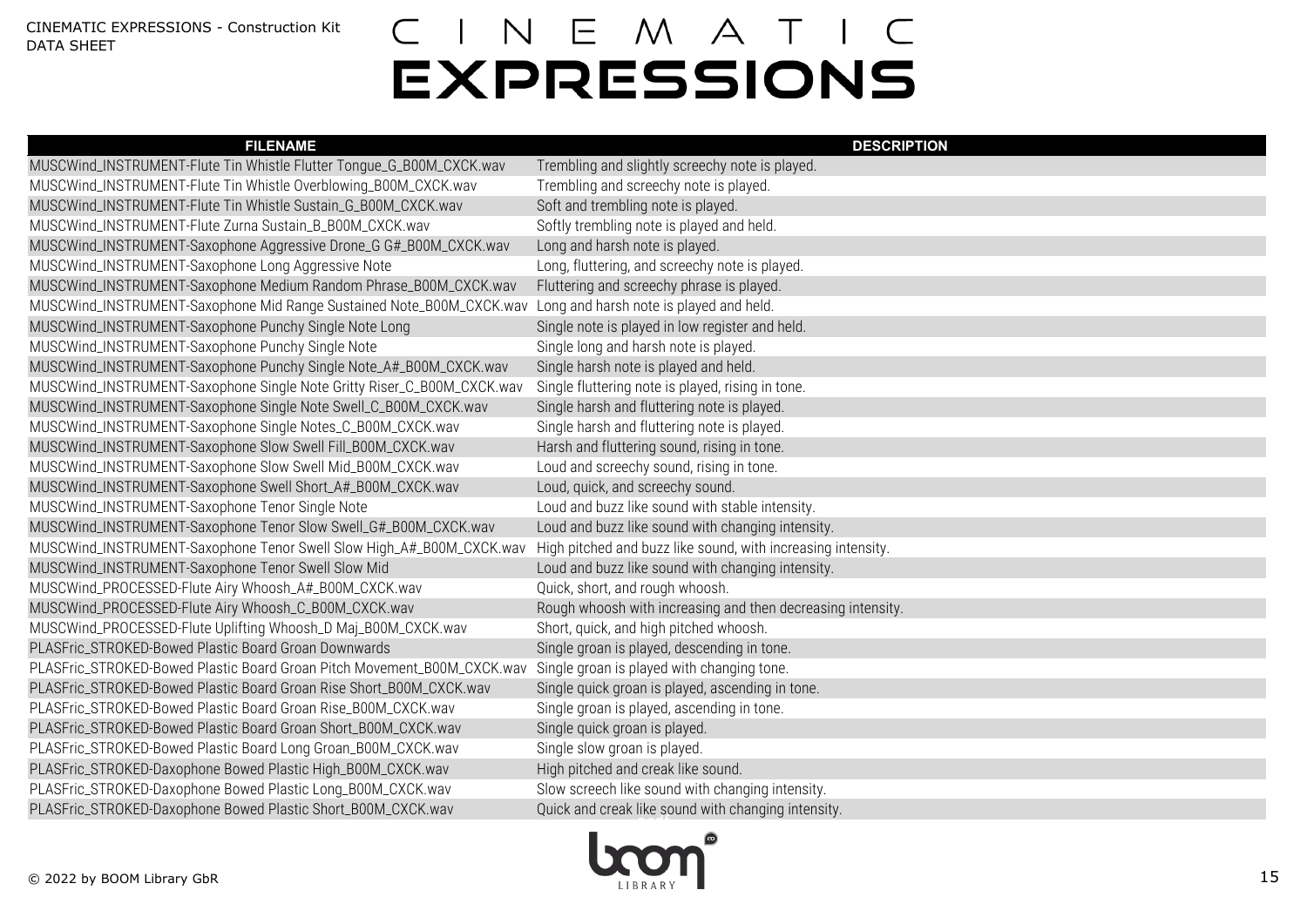| <b>FILENAME</b>                                              | <b>DESCRIPTION</b>                                    |
|--------------------------------------------------------------|-------------------------------------------------------|
| RUBRFric_FRICTION-Dog Toy Rub Groan Long_D#_B00M_CXCK.wav    | Softly fluttering sound in low register.              |
| RUBRFric_FRICTION-Dog Toy Rub Groan Short_B00M_CXCK.wav      | Soft, short, and buzz like sound in low register.     |
| RUBRFric_FRICTION-Dog Toy Rub Groan Swell_D#_B00M_CXCK.wav   | Soft and buzz like sound in low register.             |
| RUBRFric_FRICTION-Dog Toy Rub Groan_B00M_CXCK.wav            | Softly fluttering and deep sound in low register.     |
| WHSH_PROCESSED-Whoosh Aggressive Complex Long_B00M_CXCK.wav  | Deep, hard, and wavering whoosh.                      |
| WHSH_PROCESSED-Whoosh Aggressive Complex Short_B00M_CXCK.wav | Quick, deep, hard, and wavering whoosh.               |
| WHSH_PROCESSED-Whoosh Aggressive Growl Long_B00M_CXCK.wav    | Quick, rough, and distorted whoosh.                   |
| WHSH_PROCESSED-Whoosh Aggressive Growl Short_B00M_CXCK.wav   | Short, quick, rough, and distorted whoosh.            |
| WHSH_PROCESSED-Whoosh Aggressive Tonal Distorted Low         | Deep, hard, screechy, and wavering whoosh.            |
| WHSH_PROCESSED-Whoosh Aggressive Tonal Distorted Low         | Quick, hard, and wavering whoosh.                     |
| WHSH_PROCESSED-Whoosh Bass Thump Tremolo_B00M_CXCK.wav       | Deep, hard, and stuttering whoosh.                    |
| WHSH_PROCESSED-Whoosh Bright Filter Modulation_B00M_CXCK.wav | Quick, deep, and heavy whoosh.                        |
| WHSH_PROCESSED-Whoosh Crunchy Bump Movement_B00M_CXCK.wav    | Short, deep, and stuttering whoosh.                   |
| WHSH_PROCESSED-Whoosh Crunchy Flickers_B00M_CXCK.wav         | Short, deep, hard, and stuttering whoosh.             |
| WHSH_PROCESSED-Whoosh Distorted Noise Phase_B00M_CXCK.wav    | Short, deep, and scratchy whoosh.                     |
| WHSH_PROCESSED-Whoosh Distortion Clipper_B00M_CXCK.wav       | Short, deep, and fluttering whoosh.                   |
| WHSH_PROCESSED-Whoosh Doppler Snaps_B00M_CXCK.wav            | Quick, deep, hard, and stuttering whoosh.             |
| WHSH_PROCESSED-Whoosh Drum Groan By_B00M_CXCK.wav            | Deep, heavy, screechy, and whir like sound.           |
| WHSH_PROCESSED-Whoosh Filter Texture_B00M_CXCK.wav           | Quick, hard, fluttering, and whiz like sound.         |
| WHSH_PROCESSED-Whoosh Filtered Distorted Short_B00M_CXCK.wav | Rapid, short, and stuttering whoosh.                  |
| WHSH_PROCESSED-Whoosh Firework Scream_B00M_CXCK.wav          | High pitched, quick, and screechy whoosh.             |
| WHSH_PROCESSED-Whoosh Granular Doppler Simple_B00M_CXCK.wav  | Rapid, hard, and screechy whoosh.                     |
| WHSH_PROCESSED-Whoosh Granular Noise By_B00M_CXCK.wav        | Rapid, deep, heavy, and stuttering whoosh.            |
| WHSH_PROCESSED-Whoosh Granular Subtle Movement               | Slow, deep, heavy, and whir like sound with feedback. |
| WHSH_PROCESSED-Whoosh Light Tonal Texture_B00M_CXCK.wav      | Rapid, deep, and stuttering whoosh.                   |
| WHSH_PROCESSED-Whoosh Low Rattle Wave Long_B00M_CXCK.wav     | Fast, deep, heavy, and rattling whoosh.               |
| WHSH_PROCESSED-Whoosh Low Rattle Wave Short_B00M_CXCK.wav    | Short, fast, deep, heavy, and rattling whoosh.        |
| WHSH_PROCESSED-Whoosh Low To Harsh Ending_B00M_CXCK.wav      | Quick, deep, heavy, and screechy whoosh.              |
| WHSH_PROCESSED-Whoosh Low Wave Texture_B00M_CXCK.wav         | Short, quick, and rough whoosh.                       |
| WHSH_PROCESSED-Whoosh Metal Fire_B00M_CXCK.wav               | Quick, deep, fluttering, and heavy whoosh.            |
| WHSH_PROCESSED-Whoosh Metal Glitter_B00M_CXCK.wav            | Quick, deep, and fluttering whoosh.                   |
| WHSH_PROCESSED-Whoosh Metal Movement_B00M_CXCK.wav           | Quick, heavy, wavering, and whir like sound.          |
| WHSH_PROCESSED-Whoosh Metal Rattling_B00M_CXCK.wav           | Quick, loud, deep, and heavy rattle.                  |
|                                                              |                                                       |

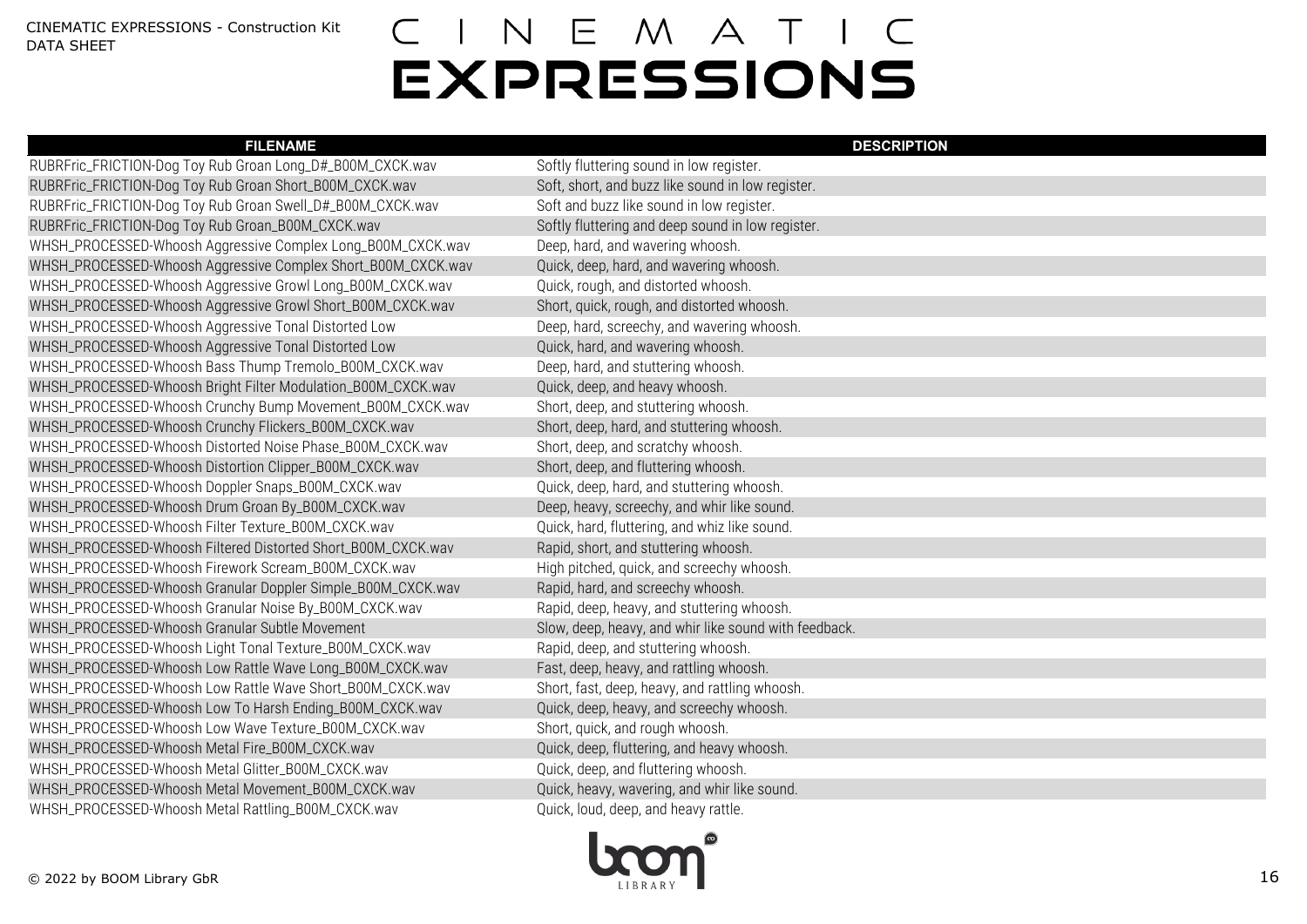| <b>FILENAME</b>                                                    | <b>DESCRIPTION</b>                                              |
|--------------------------------------------------------------------|-----------------------------------------------------------------|
| WHSH_PROCESSED-Whoosh Metal Wind_B00M_CXCK.wav                     | Quick, deep, and wavering whoosh.                               |
| WHSH_PROCESSED-Whoosh Mysterious Water_B00M_CXCK.wav               | Rapid, loud, and liquid rattling.                               |
| WHSH_PROCESSED-Whoosh Phasing Drop_B00M_CXCK.wav                   | Rapid, loud, and wavering whoosh.                               |
| WHSH_PROCESSED-Whoosh Phasing Metal Wobble_B00M_CXCK.wav           | Quick and rattling whoosh with decreasing intensity.            |
| WHSH_PROCESSED-Whoosh Plastic Groan Filtered_B00M_CXCK.wav         | Quick, deep, loud, and whir like sound.                         |
| WHSH_PROCESSED-Whoosh Plastic Scrape Groan Doppler_B00M_CXCK.wav   | Quick, deep, and rattling whoosh.                               |
| WHSH_PROCESSED-Whoosh Plastic Scrape Groan_B00M_CXCK.wav           | Quick, loud, deep, and heavy whoosh.                            |
| WHSH_PROCESSED-Whoosh Plastic Vibration Huge Groan                 | Quick, heavy, and rattling whoosh.                              |
| WHSH_PROCESSED-Whoosh Rising Tremolo_B00M_CXCK.wav                 | Quick, loud, and wavering whoosh, rising in tone.               |
| WHSH_PROCESSED-Whoosh Rub Metal Barrel_B00M_CXCK.wav               | Deep, heavy, and whir like sound.                               |
| WHSH_PROCESSED-Whoosh Screaming Jet Distortion_B00M_CXCK.wav       | Rapid, rough, screechy, and whiz like sound.                    |
| WHSH_PROCESSED-Whoosh Tonal Aggressive Long_B00M_CXCK.wav          | Rapid and screechy whoosh, with decreasing intensity.           |
| WHSH_PROCESSED-Whoosh Tonal Aggressive Metallic Sweetener          | Long, slow, and screechy whoosh.                                |
| WHSH_PROCESSED-Whoosh Tonal Aggressive Metallic Sweetener          | Short, quick, and screechy whoosh.                              |
| WHSH_PROCESSED-Whoosh Tonal Aggressive Short_B00M_CXCK.wav         | Fast, deep, heavy, and screechy whoosh.                         |
| WHSH_PROCESSED-Whoosh Tonal Aggressive Space Engine                | Long, screechy, and fluttering whoosh.                          |
| WHSH_PROCESSED-Whoosh Tonal Aggressive Space Engine                | Quick, screechy, and fluttering whoosh.                         |
| WHSH_PROCESSED-Whoosh Tonal Aggressive Whistle Long_B00M_CXCK.wav  | Long, fast, and screechy whoosh.                                |
| WHSH_PROCESSED-Whoosh Tonal Aggressive Whistle Short_B00M_CXCK.wav | Short, fast, and screechy whoosh.                               |
| WHSH_PROCESSED-Whoosh Tonal Downwards Moan_B00M_CXCK.wav           | Quick, screechy, and loud whoosh, with decreasing intensity.    |
| WHSH_PROCESSED-Whoosh Tonal Grid Descending_B00M_CXCK.wav          | Rapid, deep, and heavy whoosh, with decreasing intensity.       |
| WHSH_PROCESSED-Whoosh Tonal Incoming Screamer_B00M_CXCK.wav        | Long, slow, and rumbling whoosh.                                |
| WHSH_PROCESSED-Whoosh Tonal Movement By_B00M_CXCK.wav              | Slow, deep, heavy, and rumbling whoosh.                         |
| WHSH_PROCESSED-Whoosh Tonal Shimmer Scary_B00M_CXCK.wav            | Slow, high pitched, and screechy whoosh.                        |
| WHSH_PROCESSED-Whoosh Tonal Upwards Moan Rise_B00M_CXCK.wav        | Quick, loud and high pitched whoosh, with increasing intensity. |
| WOODFric_FRICTION-Rub Glass Window_B00M_CXCK.wav                   | Deep sound with increasing intensity in low register.           |
| WOODFric_FRICTION-Rub Wood Box Bounce_B00M_CXCK.wav                | Deep, quick, and soft taps.                                     |
| WOODTonl_STROKED-Daxophone Bowed Square Rise Short_B00M_CXCK.wav   | Quick and creak like sound with increasing intensity.           |
| WOODTonl_STROKED-Daxophone Bowed Square Scream                     | Screech like sound with decreasing intensity.                   |
| WOODTonl_STROKED-Daxophone Bowed Square Scream                     | Screech like sound with increasing intensity.                   |
| WOODTonl_STROKED-Daxophone Bowed Standard High Downwards           | Quick and screech like sound with decreasing intensity.         |
| WOODTonl_STROKED-Daxophone Bowed Standard High                     | Screech like sound with decreasing intensity.                   |
| WOODTonl_STROKED-Daxophone Bowed Standard High Rise_B00M_CXCK.wav  | Long and screech like sound with increasing intensity.          |